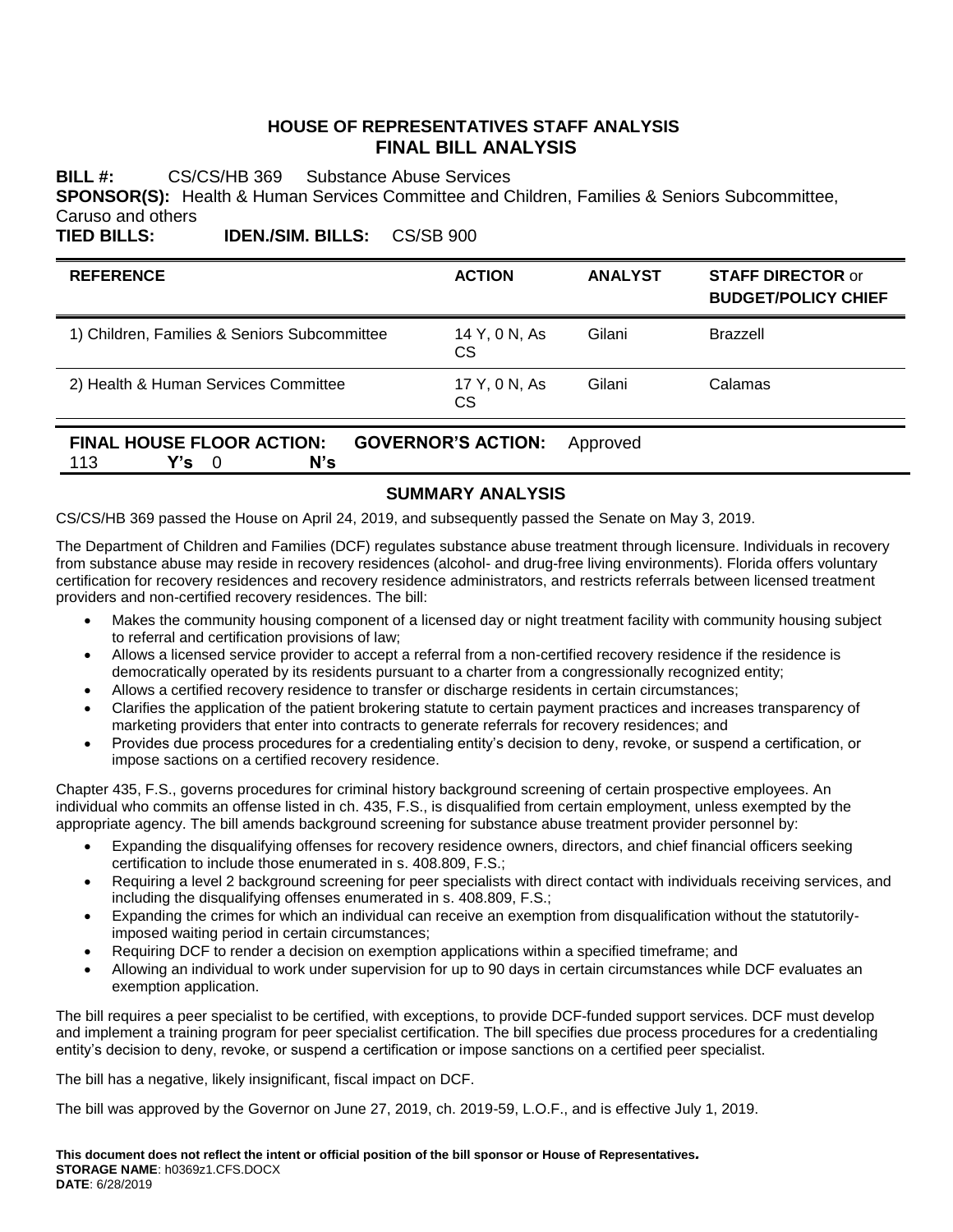# **I. SUBSTANTIVE INFORMATION**

# A. EFFECT OF CHANGES:

# **Background**

#### Substance Abuse

<span id="page-1-0"></span>Substance abuse refers to the harmful or hazardous use of psychoactive substances, including alcohol and illicit drugs.<sup>1</sup> Substance use disorders occur when the chronic use of alcohol or drugs causes significant impairment, such as health problems, disability, and failure to meet major responsibilities at work, school, or home.<sup>2</sup> Repeated drug use leads to changes in the brain's structure and function that can make a person more susceptible to developing a substance use disorder.<sup>3</sup> Brain imaging studies of persons with substance use disorders show physical changes in areas of the brain that are critical to judgment, decision making, learning and memory, and behavior control.<sup>4</sup>

According to the Diagnostic and Statistical Manual of Mental Disorders, Fifth Edition, a diagnosis of substance use disorder is based on evidence of impaired control, social impairment, risky use, and pharmacological criteria.<sup>5</sup> The most common substance use disorders in the United States are from the use of alcohol, tobacco, cannabis, stimulants, hallucinogens, and opioids.<sup>6</sup>

#### Substance Abuse Treatment in Florida

In the early 1970s, the federal government furnished grants for states to develop continuums of care for individuals and families affected by substance abuse.<sup>7</sup> The grants provided separate funding streams and requirements for alcoholism and drug abuse. In response, the Florida Legislature enacted ch. 396, F.S. (alcohol) and ch. 397, F.S. (drug abuse).<sup>8</sup> In 1993, legislation combined ch. 396 and ch. 397, F.S., into a single law, the Hal S. Marchman Alcohol and Other Drug Services Act ("the Marchman Act").<sup>9</sup> The Marchman Act supports substance abuse prevention and remediation through a system of prevention, detoxification, and treatment services to assist individuals at risk for or affected by substance abuse.

Additionally, the Department of Children and Families (DCF) administers a statewide system of safetynet services for substance abuse and mental health (SAMH) prevention, treatment, and recovery. SAMH programs include a range of prevention, acute interventions (such as crisis stabilization or detoxification), residential, transitional housing, outpatient treatment, and recovery support services. Services are provided based upon state and federally-established priority populations.<sup>10</sup>

<sup>1</sup> WORLD HEALTH ORGANIZATION, *Substance Abuse*, [http://www.who.int/topics/substance\\_abuse/en/](http://www.who.int/topics/substance_abuse/en/) (last visited May 7, 2019).

<sup>2</sup> SUBSTANCE ABUSE AND MENTAL HEALTH SERVICES ADMINISTRATION, *Substance Use Disorders,* [http://www.samhsa.gov/disorders/substance](http://www.samhsa.gov/disorders/substance-use)[use](http://www.samhsa.gov/disorders/substance-use) (last visited May 7, 2019).

<sup>3</sup> NATIONAL INSTITUTE ON DRUG ABUSE, *Drugs, Brains, and Behavior: The Science of Addiction*[, https://www.drugabuse.gov/publications/drugs](https://www.drugabuse.gov/publications/drugs-brains-behavior-science-addiction/drug-abuse-addiction)[brains-behavior-science-addiction/drug-abuse-addiction](https://www.drugabuse.gov/publications/drugs-brains-behavior-science-addiction/drug-abuse-addiction) (last visited May 7. 2019).

 $4$  Id. <sup>5</sup> *Supra*, not[e 2.](#page-1-0)

 $^6$  Id.

<sup>7</sup> Department of Children and Families, *Baker Act and Marchman Act Project Team Report for Fiscal Year 2016-2017*, p. 4-5. (on file with Children, Families, and Seniors Subcommittee staff).<br><sup>8</sup> Id.

<sup>&</sup>lt;sup>9</sup> Ch. 93-39, s. 2, Laws of Fla., codified in ch. 397, F.S.

<sup>&</sup>lt;sup>10</sup> These priority populations include, among others, persons diagnosed with co-occurring substance abuse and mental health disorders, persons who are experiencing an acute mental or emotional crisis, children who have or are at risk of having an emotional disturbance, and children at risk for initiating drug use.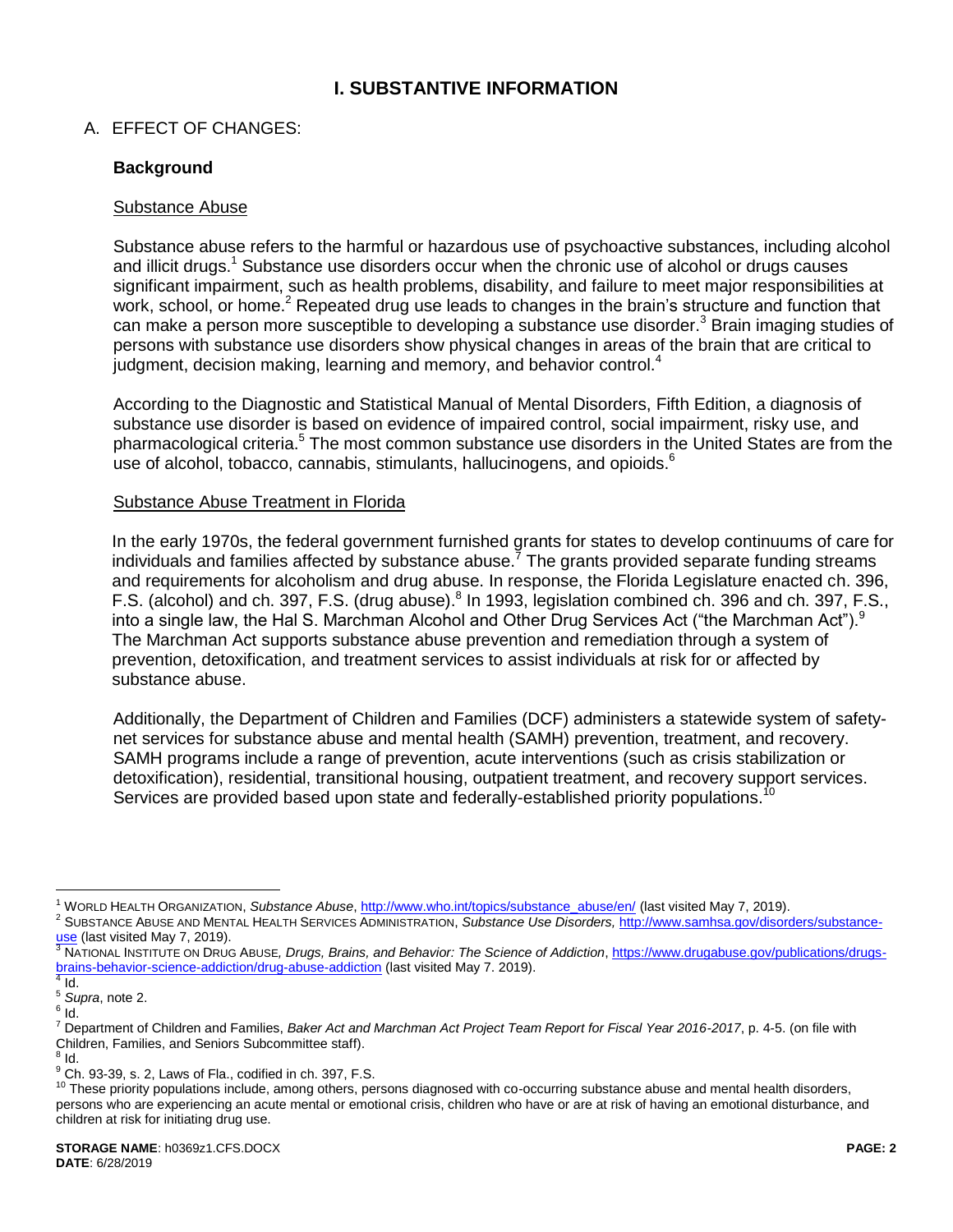DCF provides treatment for substance abuse through a community-based provider system that offers detoxification, treatment and recovery support for adolescents and adults affected by substance misuse, abuse or dependence.<sup>11</sup>

- <span id="page-2-0"></span> **Detoxification Services:** Detoxification services use medical and clinical procedures to assist individuals and adults as they withdraw from the physiological and psychological effects of substance abuse.<sup>12</sup>
- **Treatment Services:** Treatment services<sup>13</sup> include a wide array of assessment, counseling, case management, and support that are designed to help individuals who have lost their abilities to control their substance use on their own and require formal, structured intervention and support. Some of these services may also be offered to the family members of the individual in treatment.<sup>14</sup>
- **Recovery Support:** Recovery support services, including transitional housing, life skills training, parenting skills, and peer-based individual and group counseling, are offered during and following treatment to further assist individuals in their development of the knowledge and skills necessary to maintain their recovery.<sup>15</sup>

DCF regulates substance abuse treatment by licensing individual treatment components under ch. 397, F.S., and rule 65D-30, F.A.C. Licensed service components include a continuum of substance abuse prevention,<sup>16</sup> intervention,<sup>17</sup> and clinical treatment services.<sup>18</sup>

Clinical treatment is a professionally directed, deliberate, and planned regimen of services and interventions that are designed to reduce or eliminate the misuse of drugs and alcohol and promote a healthy, drug-free lifestyle.<sup>19</sup> "Clinical treatment services" include, but are not limited to, the following licensable service components: 20

- Addictions receiving facility.
- Day or night treatment.
- Day or night treatment with community housing.
- Detoxification.
- Intensive inpatient treatment.
- Intensive outpatient treatment.
- Medication-assisted treatment for opiate addiction.
- Outpatient treatment.
- Residential treatment.

 $\overline{a}$ 

<sup>17</sup> S. 397.311(26)(b), F.S. Intervention is structured services directed toward individuals or groups at risk of substance abuse and focused on reducing or impeding those factors associated with the onset or the early stages of substance abuse and related problems. <sup>18</sup> S. 397.311(25), F.S.

 $19$  Id.

<sup>20</sup> S. 397.311(25)(a), F.S.

<sup>11</sup> DEPARTMENT OF CHILDREN AND FAMILIES, *Treatment for Substance Abuse*[, http://www.myflfamilies.com/service-programs/substance](http://www.myflfamilies.com/service-programs/substance-abuse/treatment-and-detoxification)[abuse/treatment-and-detoxification,](http://www.myflfamilies.com/service-programs/substance-abuse/treatment-and-detoxification) (last visited May 7, 2019).  $12$  Id.

<sup>&</sup>lt;sup>13</sup> Id. Research indicates that persons who successfully complete substance abuse treatment have better post-treatment outcomes related to future abstinence, reduced use, less involvement in the criminal justice system, reduced involvement in the child-protective system, employment, increased earnings, and better health.

<sup>14</sup> *Supra*, note [11.](#page-2-0)

 $15$  Id.

 $16$  S. 397.311(26)(c), F.S. Prevention is a process involving strategies that are aimed at the individual, family, community, or substance and that preclude, forestall, or impede the development of substance use problems and promote responsible lifestyles. *See also,* DEPARTMENT OF CHILDREN AND FAMILIES, *Substance Abuse: Prevention,* [http://www.myflfamilies.com/service-programs/substance-abuse/prevention,](http://www.myflfamilies.com/service-programs/substance-abuse/prevention) (last visited May 7, 2019). Substance abuse prevention is best accomplished through the use of ongoing strategies such as increasing public awareness and education, community-based processes and evidence-based practices. These prevention programs are focused primarily on youth, and, in recent years, have shifted to the local level, giving individual communities the opportunity to identify their own unique prevention needs and develop action plans in response. This community focus allows prevention strategies to have a greater impact on behavioral change by shifting social, cultural and community environments.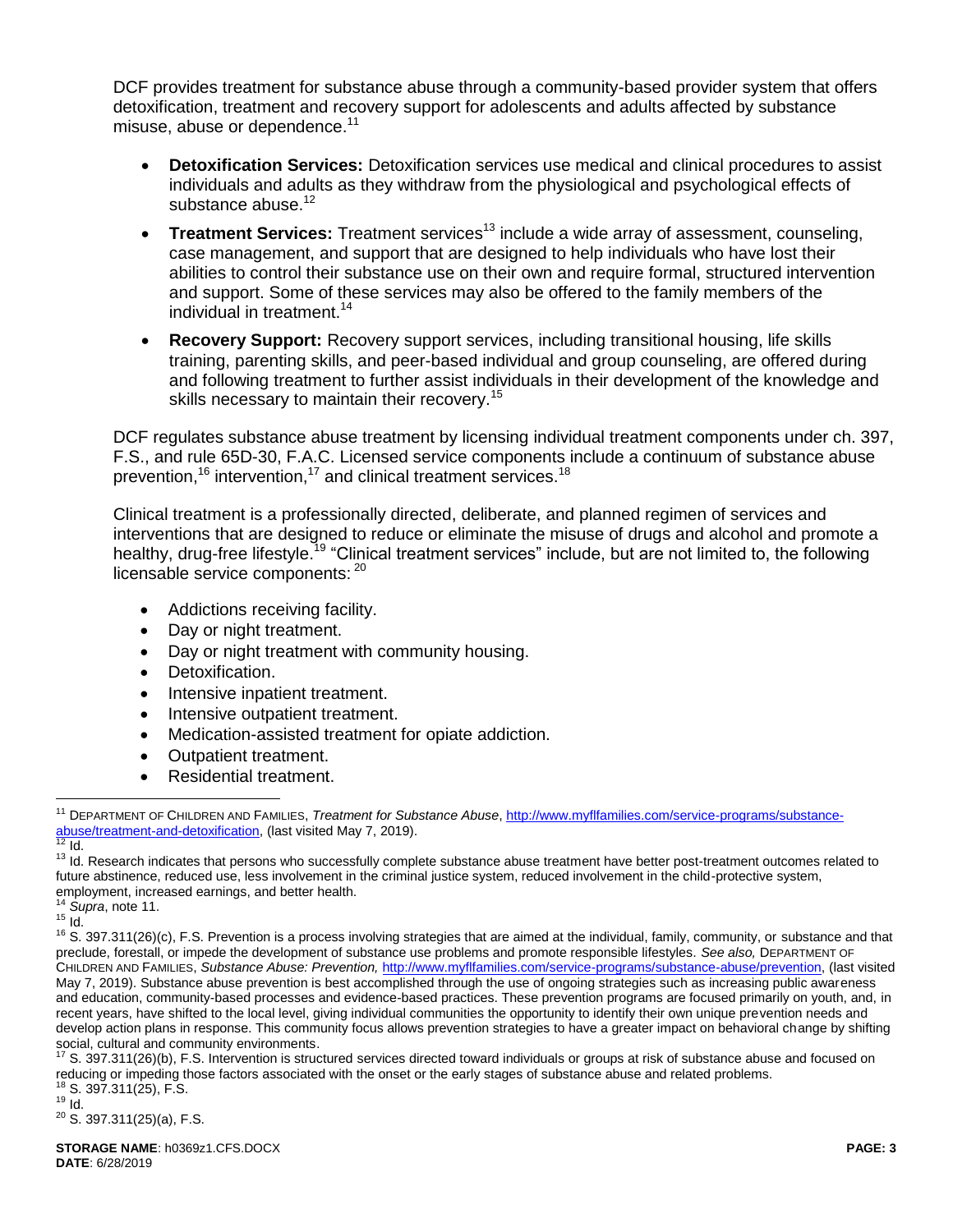# Recovery Residences

Recovery residences (also known as "sober homes" or "sober living homes") are alcohol- and drug-free living environments for individuals in recovery who are attempting to maintain abstinence from alcohol and drugs.<sup>21</sup> These residences offer no formal treatment (though they may mandate or strongly encourage attendance at 12-step groups) and are self-funded through resident fees.<sup>22</sup>

Section 397.311(37), F.S., defines a recovery residence as a residential dwelling unit, or other form of group housing, offered or advertised through any means, including oral, written, electronic, or printed means, by any person or entity as a residence that provides a peer-supported, alcohol-free, and drugfree living environment.

### *Benefits of Recovery Residences*

Multiple studies have found that individuals in recovery benefit from residing in a recovery residence. For example, individuals in recovery residing in an Oxford House, a very specific type of recovery residence, had significantly lower substance use, significantly higher income, and significantly lower incarceration rates than those individuals who participate in usual group care. $^{23}$ 

Oxford House (OH) is a non-profit organization that rents out single-family homes for individuals recovering from addiction. The OH model is a recovery residence of six to fifteen residents that is democratically run, self-supporting, and drug free.<sup>24</sup> Each OH recovery residence operates pursuant to a charter issued by the OH organization. Three or more OHs within a 100-mile radius make up one OH chapter. A representative from each house meets with the others on a monthly basis to exchange information, seek resolution of problems in a particular house, and express that chapter's vote on larger issues within the OH organization. The OH Board of Directors solely determines whether to grant or revoke an OH's charter and exercises authority over the policies and officers of the OH.<sup>25</sup> In 1988, Congress recognized OH as a model for recovery residences and required states to establish a recurring loan fund to support groups wishing to establish recovery residences like OH. $^{26}$ 

A cost-benefit analysis regarding residing in Oxford Houses found variation in cost and benefits compared to other residences. The result suggests that the additional costs associated with OH treatment, roughly \$3,000, are returned nearly tenfold in the form of reduced criminal activity, incarceration, and substance use as well as increases in earning from employment.<sup>27</sup>

<sup>21</sup> Douglas L. Polcin, Ed.D., MFT, and Diane Henderson, B.A., *A Clean and Sober Place to Live: Philosophy, Structure, and Purported Therapeutic Factors in Sober Living Houses,* 40(2) J PSYCHOACTIVE DRUGS 153–159 (June 2008).  $22$  Id.

<sup>&</sup>lt;sup>23</sup> An Illinois study found that those in the OHs had lower substance use (31.3% vs. 64.8%), higher monthly income (\$989.40 vs. \$440.00), and lower incarceration rates (3% vs. 9%). OH participants, by month 24, earned roughly \$550 more per month than participants in the usual-care group. In a single year, the income difference for the entire OH sample corresponds to approximately \$494,000 in additional production. In 2002, the state of Illinois spent an average of \$23,812 per year to incarcerate each drug offender. The lower rate of incarceration among OH versus usual-care participants at 24 months (3% vs. 9%) corresponds to an annual saving of roughly \$119,000 for Illinois. Together, the productivity and incarceration benefits yield an estimated \$613,000 in savings per year, or an average of \$8,173 per OH member. L. Jason, B. Olson, J., Ferrari, and A. Lo Sasso, *Communal Housing Settings Enhance Substance Abuse Recovery,* 96 AM. J. OF PUB. HEALTH 10, (2006), at 1727-1729.

<sup>&</sup>lt;sup>24</sup> OXFORD HOUSE, *The Purpose and Structure of Oxford House*, [http://www.oxfordhouse.org/userfiles/file/purpose\\_and\\_structure.php](http://www.oxfordhouse.org/userfiles/file/purpose_and_structure.php) (last visited May 7, 2019).

 $^{25}$  Id.

<sup>&</sup>lt;sup>26</sup> Oxford House, History and Accomplishments, [http://www.oxfordhouse.org/userfiles/file/oxford\\_house\\_history.php](http://www.oxfordhouse.org/userfiles/file/oxford_house_history.php) (last visited May 7, 2019). *See also* The Anti-Drug Abuse Act, P.L. 100-690, sec. 1916A (1988). This mandate was subsequently changed to a permissive provision in 1990 and codified in 42 U.S.C. sec. 300x-25.

 $^{27}$  "While treatment costs were roughly \$3,000 higher for the OH group, benefits differed substantially between groups. Relative to usual care, OH enrollees exhibited a mean net benefit of \$29,022 per person. The result suggests that the additional costs associated with OH treatment, roughly \$3000, are returned nearly tenfold in the form of reduced criminal activity, incarceration, and drug and alcohol use as well as increases in earning from employment… even under the most conservative assumption, we find a statistically significant and economically meaningful net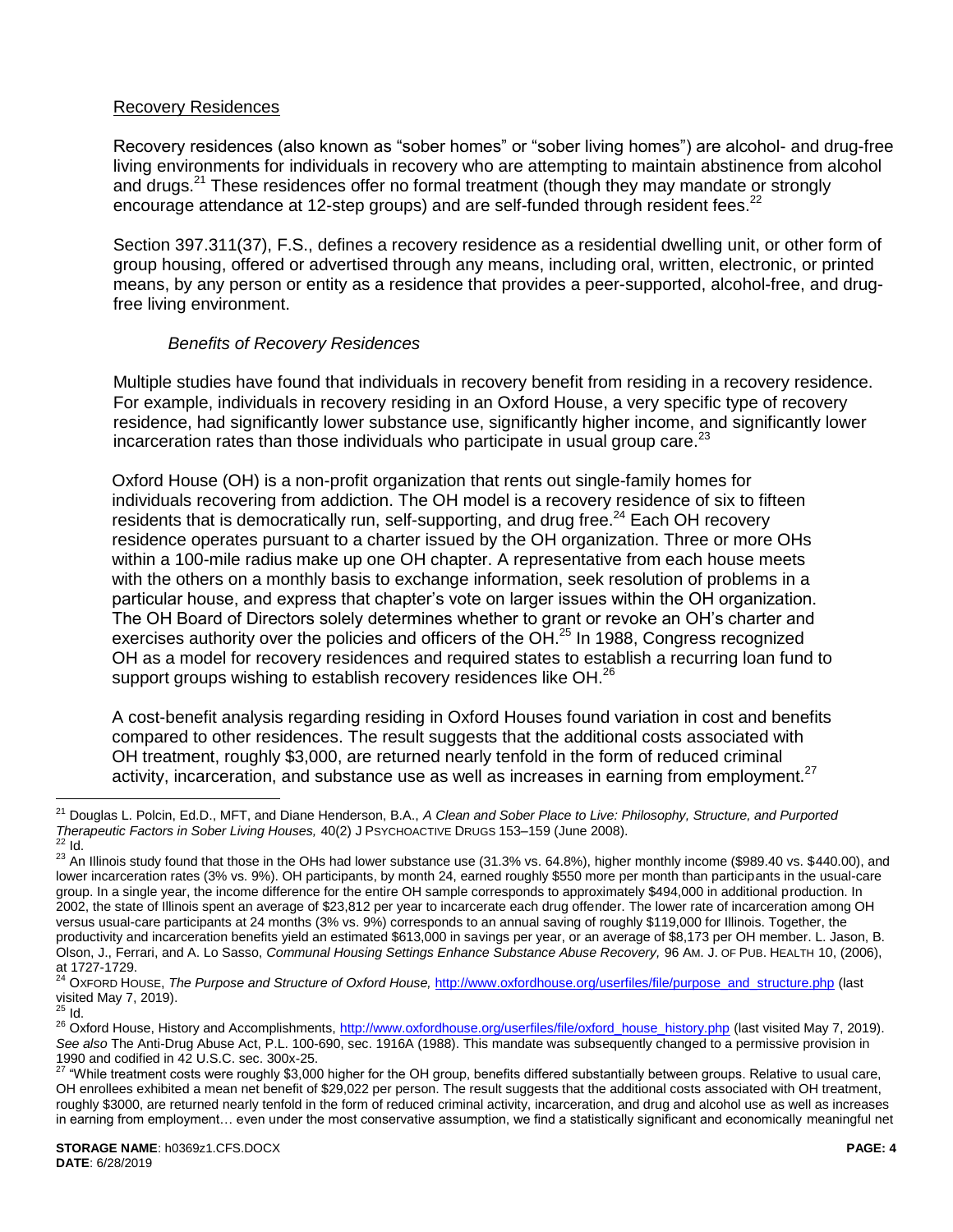Additionally, another study found that residents of a recovery residence were more likely to report abstaining from substance use at a much higher rate:

- Residents at six months were 16 times more likely to report being abstinent;
- Residents at 12 months were 15 times more likely to report being abstinent; and
- Residents at 18 months were six times more likely to report being abstinent.<sup>28</sup>

# *Federal Law Applicable to Recovery Residences*

The Americans with Disabilities Act (ADA) prohibits discrimination against individuals with disabilities.<sup>29</sup> The ADA requires broad interpretation of the term "disability" so as to include as many individuals as possible under the definition.<sup>30</sup> The ADA defines disability as a physical or mental impairment that substantially limits one or more major life activities.<sup>31</sup> Disability also includes individuals who have a record of such impairment, or are regarded as having such impairment.<sup>32</sup> The phrase "physical or mental impairment" includes, among others,  $33$  drug addiction and alcoholism.<sup>34</sup> However, this only applies to individuals in recovery: ADA protections are not extended to individuals who are actively abusing substances.<sup>35</sup>

Additionally, the Fair Housing Amendment Acts of 1988 (FHA) prohibits housing discrimination based upon an individual's handicap. $36$  A person is considered to have a handicap if he or she has a physical or mental impairment which substantially limits one or more of his or her major life activities. $37$  This includes individuals who have a record of such impairment, or are regarded as having such impairment.<sup>38</sup> Drug and alcohol addictions are considered to be handicaps under the FHA.<sup>39</sup> However, current users of illegal controlled substances and persons convicted for illegal manufacture or distribution of a controlled substance are not considered handicapped under the FHA.

An individual in recovery from a drug addiction or alcoholism is protected from discrimination under the ADA and FHA. Based on this protected class status, federal courts have held that mandatory conditions placed on housing for people in recovery from either state or sub-state entities, such as ordinances, licenses, or conditional use permits, are overbroad in application and result in violations of

<sup>31</sup> Id.

<sup>32</sup> Id.

 $\overline{a}$ 

 $34$  28 C.F.R. § 35.104(4)(1)(B)(ii).

<sup>35</sup> 28 C.F.R. § 35.131.

benefit to OH of \$17,800 per enrollee over two years." A. Lo Sasso, E. Byro, L. Jason, J. Ferrari, and B. Olson, *Benefits and Costs Associated*  with Mutual-Help Community-Based Recovery Homes: The Oxford House Model, 35 EVALUATION AND PROGRAM PLANNING (1), (2012). <sup>28</sup> D. Polcin, R. Korcha, J. Bond, and G. Galloway, *Sober Living Houses for Alcohol and Drug Dependence: 18-Month Outcome,* 38 J. SUBSTANCE ABUSE TREATMENT 356-365 (2010).

 $^{29}$  42 U.S.C. § 12101. This includes prohibitions against discrimination in employment, state and local government services, public accommodations, commercial facilities, and transportation. U.S. DEPARTMENT OF JUSTICE, *Information and Technical Assistance on the Americans with Disabilities Act*, [http://www.ada.gov/2010\\_regs.htm](http://www.ada.gov/2010_regs.htm) (last visited May 7, 2019). <sup>30</sup> 42 U.S.C. § 12102.

<sup>33 28</sup> C.F.R. § 35.104(4)(1)(B)(ii). The phrase "physical or mental impairment" includes, but is not limited to, such contagious and noncontagious diseases and conditions as orthopedic, visual, speech and hearing impairments, cerebral palsy, epilepsy, muscular dystrophy, multiple sclerosis, cancer, heart disease, diabetes, mental retardation, emotional illness, specific learning disabilities, HIV (whether symptomatic or asymptomatic), and tuberculosis.

<sup>&</sup>lt;sup>36</sup> 42 U.S.C. § 3604. Similar protections are also afforded under the Florida Fair Housing Act, s. 760.23, F.S., which provides that it is unlawful to discriminate in the sale or rental of, or to otherwise make unavailable or deny, a dwelling to any buyer or renter because of a handicap of a person residing in or intending to reside in that dwelling after it is sold, rented, or made available. The statute provides that "discrimination" is defined to include a refusal to make reasonable accommodations in rules, policies, practices, or services, when such accommodations may be necessary to afford such person equal opportunity to use and enjoy a dwelling.

<sup>37</sup> 42 U.S.C. § 3602(h). <sup>38</sup> Id.

<sup>39</sup> *Oxford House, Inc. v. Town of Babylon*, 819 F. Supp. 1179, 1182 (E.D.N.Y. 1993).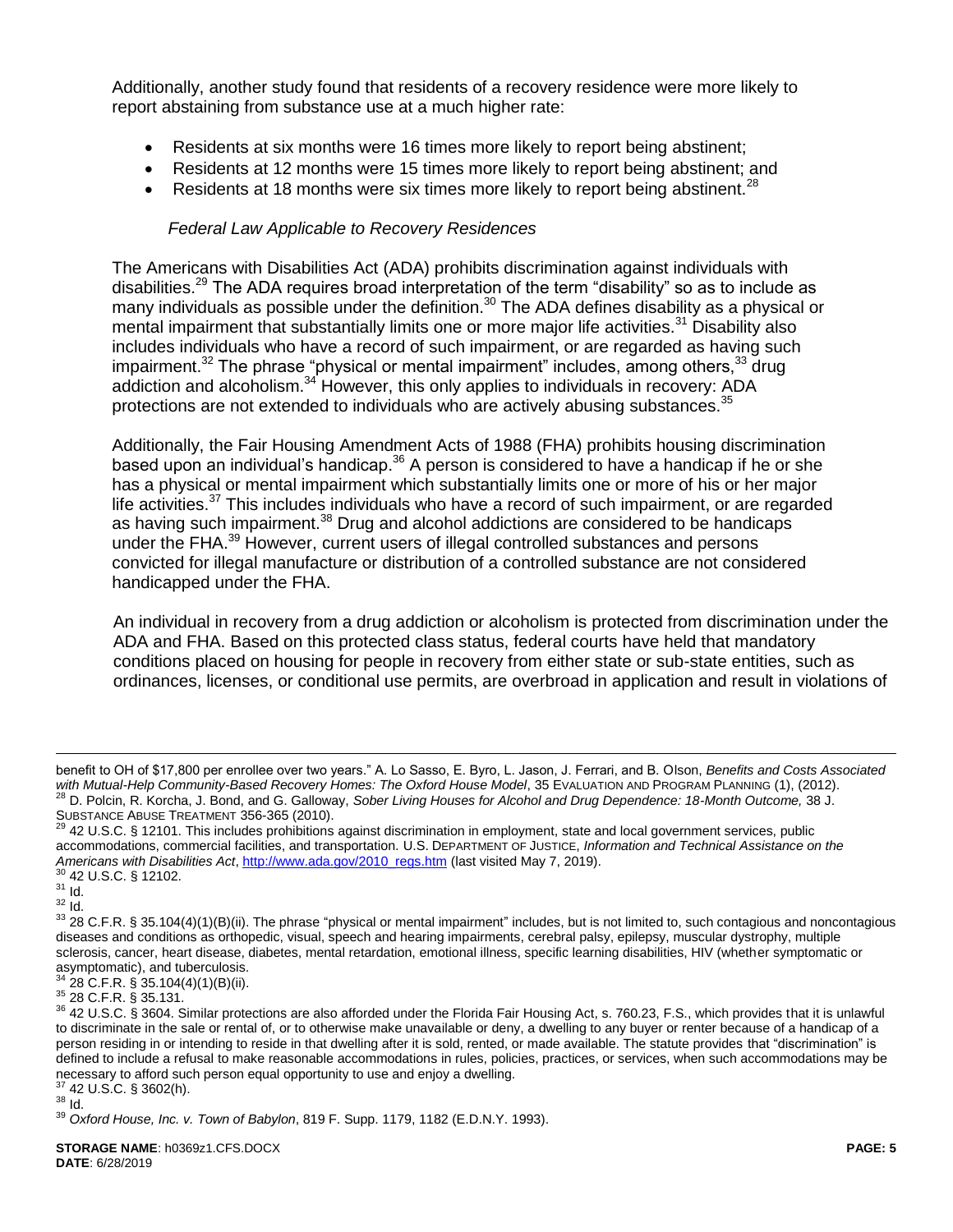<span id="page-5-0"></span>the FHA and ADA.<sup>40</sup> Additionally, federal courts have invalidated regulations that require registry of housing for protected classes, including recovery residences.<sup>41</sup> Further, federal courts have enjoined state action that is predicated on discriminatory local government decisions.<sup>42</sup>

State and local governments have the authority to enact regulations, including housing restrictions, which serve to protect the health and safety of the community.<sup>43</sup> However, this authority may not be used as a guise to impose additional restrictions on protected classes under the FHA.<sup>44</sup> Further, these regulations must not single out housing for disabled individuals and place requirements that are different and unique from the requirements for housing for the general population.<sup>45</sup> Instead, the FHA and ADA require state and local governments to make reasonable accommodations necessary to allow a person with a qualifying disability equal opportunity to use and enjoy a dwelling.<sup>46</sup> The governmental entity bears the burden of proving through objective evidence that a regulation serves to protect the health and safety of the community and is not based upon stereotypes or unsubstantiated inferences.<sup>47</sup>

### *Voluntary Certification of Recovery Residences in Florida*

Because federal law precludes it, Florida does not license recovery residences. Instead, Florida established voluntary certification programs for recovery residences and recovery residence administrators, implemented by private credentialing entities.<sup>48</sup> Under the voluntary certification program, DCF approved two credentialing entities to design the certification programs and issue certificates: the Florida Association of Recovery Residences certifies the recovery residences and the Florida Certification Board certifies recovery residence administrators.

While certification is voluntary, Florida law incentivizes certification. Since 2016, Florida has prohibited licensed substance abuse service providers from referring patients to a recovery residence unless the recovery residence holds a valid certificate of compliance and is actively managed by a certified recovery residence administrator.<sup>49</sup> There are certain exceptions that allow referrals to or from uncertified recovery residences: <sup>50</sup>

 $\overline{a}$ 

<sup>8</sup> Ss. 397.487–397.4872, F.S.

<sup>49</sup> S. 397.4873(1), F.S.

<sup>50</sup> S. 397.4873(2), F.S.

<sup>40</sup> Department of Children and Families, *Recovery Residence Report*, Oct. 1, 2013, available at

<http://www.dcf.state.fl.us/programs/samh/docs/SoberHomesPR/DCFProvisoRpt-SoberHomes.pdf> (last visited May 7, 2019). *See, e.g., Jeffrey O. v. City of Boca Raton*, 511 F. Supp. 2d 1339 (S.D. Fla. 2007); *Oxford House, Inc.*, 819 F. Supp. 1179; *Marbrunak v. City of Stow, OH.,* 947 F.2d 43 (6th Cir. 1992); *United States v. City of Baltimore, MD,* 845 F. Supp. 2d. 640 (D. Md. 2012); *Children's Alliance v. City of Bellevue*, 950 F. Supp. 1491 (W.D. Wash. 1997); *Oxford House-Evergreen v. Plainfield,* 769 F. Supp. 1329 (D.N.J. 1991); *Potomac Group Home, Inc.,* 823 F. Supp. 1285 (D. Md. 1993).

<sup>41</sup> *Recovery Residence Report,* supra note [40.](#page-5-0) *See, e.g., Nevada Fair Housing Center, Inc., v. Clark County, et. al.,* 565 F. Supp. 2d 1178 (D. Nev. 2008); *See, Human Resource Research and Management Group,* 687 F. Supp. 2d 237 (E.D.N.Y. 2010); *Community Housing Trust et. al., v. Dep't of Consumer and Regulatory Affairs et. al.,* 257 F. Supp. 2d 208 (D.C. Cir. 2003); *City of Edmonds v. Oxford House et. al.,* 574 U.S. 725 (1995); *Safe Haven Sober Houses, LLC, et. al., v. City of Boston, et. al.,* 517 F. Supp. 2d 557 (D. Mass. 2007); *United States v. City of Chicago Heights*, 161 F. Supp. 2d 819 (N.D. Ill. 2001).

<sup>42</sup> *Recovery Residence Report,* supra, not[e 40.](#page-5-0) *See, e.g., Larkin v. State of Mich.* 883 F. Supp. 172 (E.D. Mich. 1994), judgment *aff'd* 89 F.3d 285 (6th Cir. 1996); *Arc of New Jersey, Inc., v. State of N.J.*, 950 F. Supp. 637, (D.N.J. 1996); *North Shore-Chicago Rehab., Inc. v. Village of Skokie*, 827 F. Supp. 497 (N.D. Ill. 1993); *Easter Seal Soc. of New Jersey, Inc. v. Township of North Bergen,* 798 F. Supp. 228 (D.N.J. 1992); *Ardmore, Inc. v. City of Akron, Ohio*, 1990 WL 385236 (N.D. Ohio 1990).

 $43$  42 U.S.C. § 3604(f)(9).

<sup>44</sup> *Recovery Residence Report*, supra, not[e 40.](#page-5-0) *See, e.g., Bangerter v. Orem City Corp.,* 46 F.3d 1491*,* (10th Cir. 1995); *Ass'n for Advancement of the Mentally Handicapped, Inc. v. City of Elizabeth,* 876 F. Supp. 614 (D.N.J. 1994); *Pulcinella v. Ridley Tp.*, 822 F. Supp. 204 (E.D. Pa. 1993).

<sup>45</sup> *Bangerter v. Orem City Corp.,* 46 F.3d 1491 (10th Cir. 1995); *Human Res. Research and Mgmt. Grp, Inc. v. County of Suffolk*, 687 F. Supp. 2d 237 (E.D.N.Y. 2010); *Potomac Grp. Home Corp. v. Montgomery Cnty.*, *Md*., 823 F. Supp. 1285 (D. Md. 1993).

<sup>46</sup> *Recovery Residence Report, supra,* not[e 40.](#page-5-0) 42 U.S.C. § 3604(f)(3)(B); 42 U.S.C. § 12131, *et. seq.,* 28 C.F.R. § 35.130(b)(7). To comply with the reasonable accommodation provisions of the ADA, regulations have been promulgated for public entities (defined by 28 C.F.R. § 35.104). This includes a self-evaluation plan of current policies and procedures and modify as needed (28 C.F.R. § 35.105). This is subject to the exclusions of 28 C.F.R. § 35.150. For judicial interpretation, s*ee, Jeffrey O.,* 511 F. Supp. 2d 1339; *Oxford House Inc., v. Township of Cherry Hill*, 799 F. Supp. 450 (D.N.J. 1992).

<sup>47</sup> *Oconomowoc Residential Programs, Inc., v. City of Milwaukee*, 300 F. 3d 775 (7th Cir. 2002); *Oxford House- Evergreen*, 769 F. Supp. 1329; *Cason v. Rochester Housing Auth.,* 748 F. Supp. 1002 (W.D.N.Y. 1990).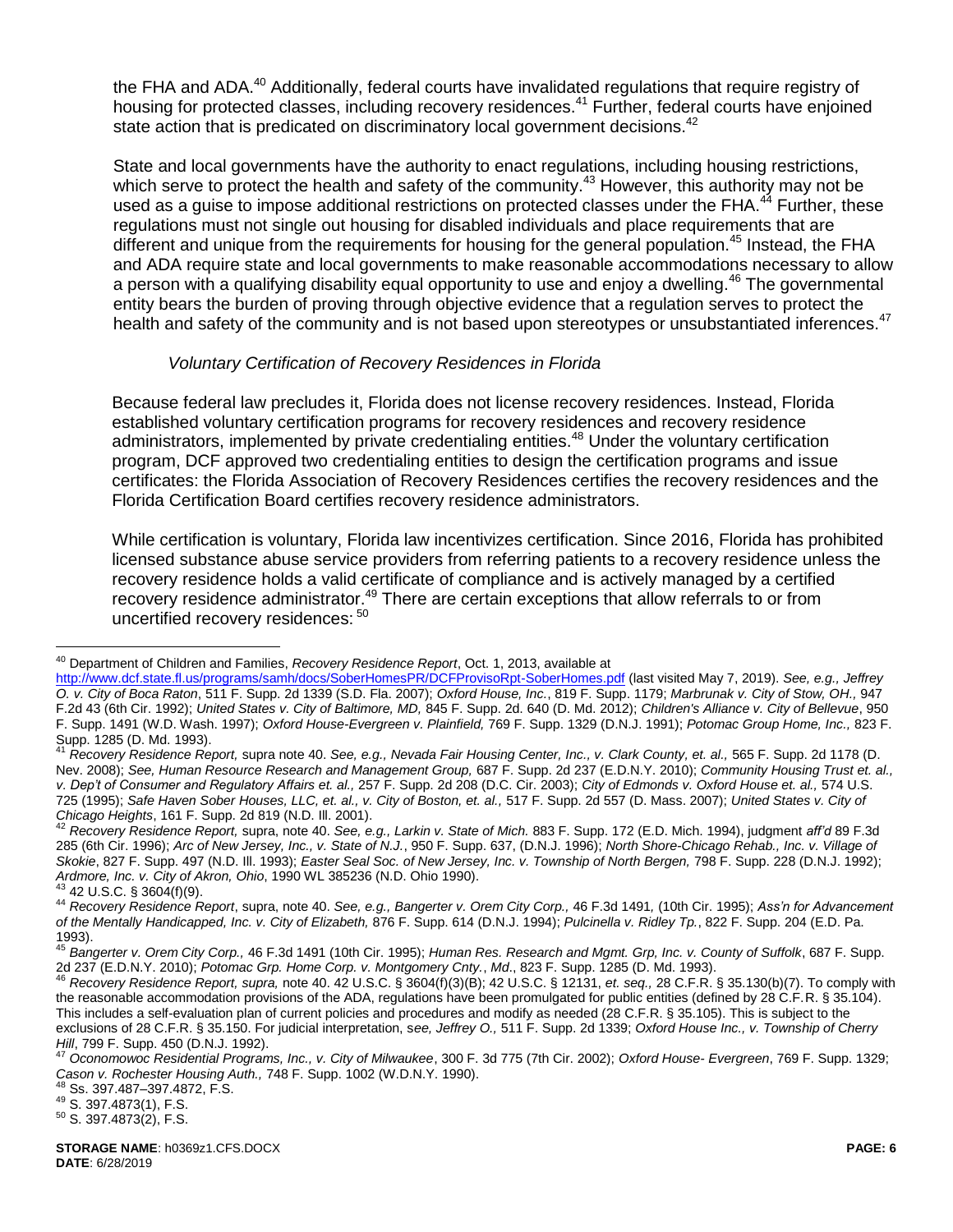- A licensed service provider under contract with a behavioral health managing entity.
- Referrals by a recovery residence to a licensed service provider when the recovery residence or its owners, directors, operators, or employees do not benefit, directly or indirectly, from the referral.
- Referrals made before July 1, 2018, by a licensed service provider to that licensed service provider's wholly owned subsidiary.

DCF publishes a list of all certified recovery residences and recovery residence administrators on its website.<sup>51</sup> As of February 17, 2019, there were 396 certified recovery residences in Florida.<sup>52</sup>

# *Day-or-Night Treatment Facilities*

Day or night treatment is one of the licensable service components of clinical treatment services under ch. 397, F.S. This service is provided in a nonresidential environment with a structured schedule of treatment and rehabilitative services.<sup>53</sup> Some day or night treatment facilities have a community housing component, which is a program intended for individuals who can benefit from living independently in peer community housing while participating in treatment services at a day or night treatment facility for a minimum of 5 hours a day for a minimum of 25 hours per week.<sup>54</sup> As of February 19, 2019, there were 140 day or night treatment facilities with group housing components in Florida.<sup>55</sup>

These community housing components operate similarly to a recovery residence, as defined in statute, by providing a peer-supported, alcohol- and drug-free living environment. However, unlike recovery residences which operate independently and do not provide treatment to or otherwise have treatment requirements for their residents, community housing components operate directly under a licensed day or night treatment facility and are intended to house individuals while they are receiving treatment at the day or night treatment facility. As such, licensed day or night treatment facilities with group housing components are not required to obtain recovery residence certification to operate their group housing components.

DCF confirmed this in an order, finding that a day or night treatment center with a community housing component is distinct from a recovery residence as defined in statute.<sup>56</sup> In its opinion, DCF states that unlike a recovery residence, a day or night treatment facility with a community housing component is a licensable service component monitored by DCF and is a program which requires its residents to participate in minimum treatment hours each week at the day or night treatment facility.

 $\overline{a}$ <sup>51</sup> S. 397.4872, F.S.

<sup>52</sup> FLORIDA ASSOCIATION OF RECOVERY RESIDENCES, *Certified Residences*,<http://farronline.org/certification/certified-residences/> (last visited May 7, 2019).

 $5^3$  S. 397.311(26)(a)2., F.S.

<sup>54</sup> S. 397.311(26)(a)3., F.S.

<sup>55</sup> FLORIDA DEPARTMENT OF CHILDREN AND FAMILIES, *Licensed Substance Abuse Providers/Components by City as of February 13, 2019*, <http://www.dcf.state.fl.us/programs/samh/substanceabuse/docs/LicensedSAProvidersByCity.pdf> (last visited May 7, 2019). There are 386 day or night treatment facilities in total.

<sup>56</sup> *In the Matter of: Amethyst Recovery Center, LLC, Order on Petition for Declaratory Statement* (Case No. 18-064CF; Rendition No. DCF-18- 196-DS, Aug. 21, 2018)(on file with the Children, Families, and Seniors Subcommittee staff). In June 2018, the facility filed a petition for declaratory judgment asking DCF to clarify whether a community housing component of a day or night treatment facility is required to obtain certification as a recovery residence in order for the day or night treatment facility to provide clinical services to its residents. DCF found that a licensed day or not treatment facility with a community housing component was not subject to the voluntary certification requirements for recovery residences.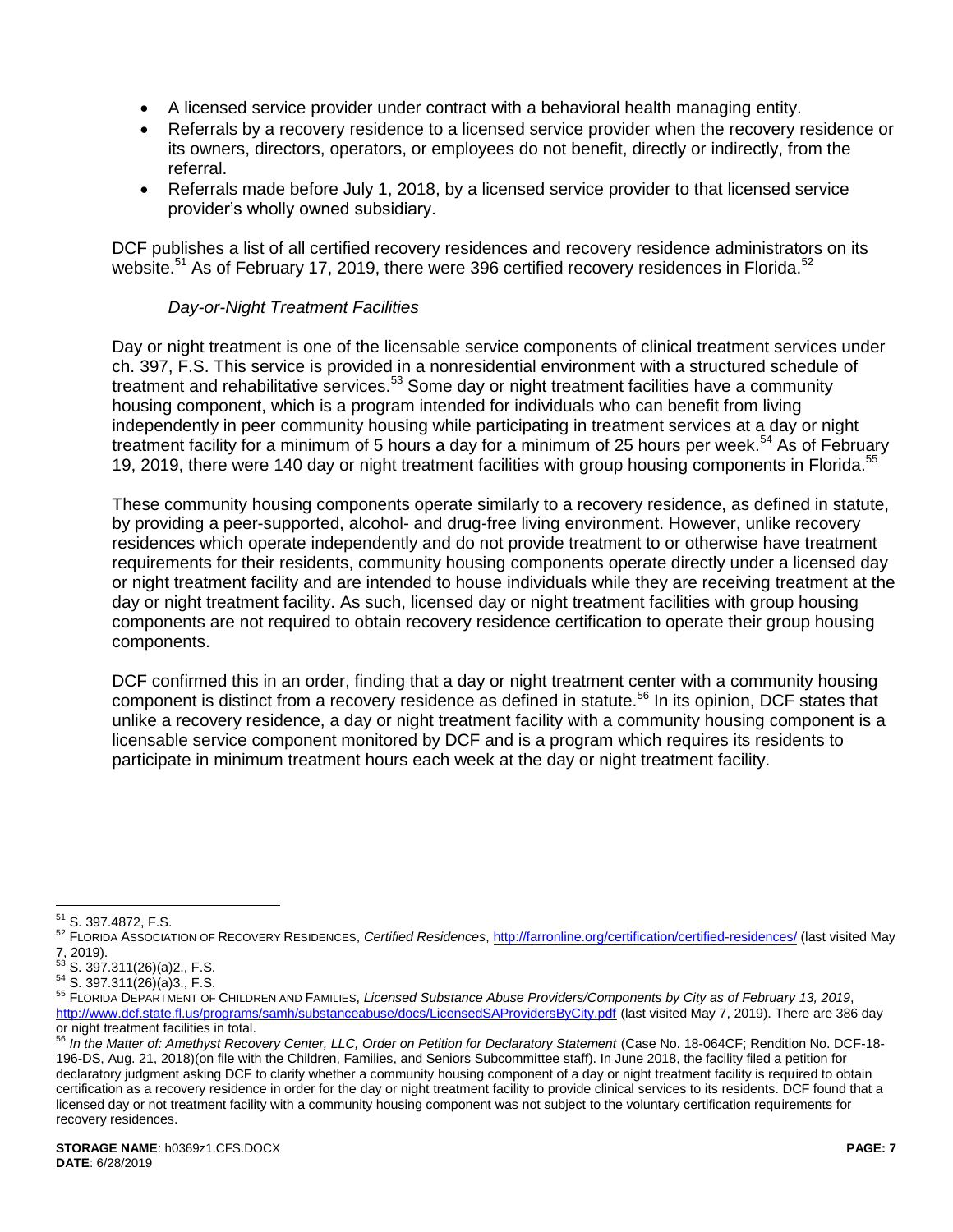### Patient Brokering and Deceptive Marketing Practices

Patient brokering in the context of recovery residences is when a recovery residence pays a third party for referring individuals to the recovery residence.<sup>57</sup> The person in recovery generally does not know about this transaction and believes the referral is to a legitimate recovery residence that is concerned with his or her recovery. However, these businesses are often only operating as recovery residences to bill the individual's insurance for unnecessary treatments and assessments for personal financial gain. In other instances, these recovery residences provide economic incentives to residents to continually cycle through treatment and relapse, sometimes ending in the resident's overdose or death.<sup>58</sup> These entities often use deceptive or fraudulent marketing practices to admit more residents.

In recent years Florida has increased its efforts to eliminate patient brokering and deceptive marketing in recovery residences. Since 2016, the Legislature has strengthened the patient brokering statute, allowed the Office of Statewide Prosecution to prosecute patient brokering with enhanced penalties, and increased regulation of entities marketing substance abuse services.<sup>5</sup>

### *Patient Brokering*

Florida's patient brokering statute, s. 817.505, F.S., makes it a felony for any person to engage in patient brokering, subject to fines of up to \$500,000.<sup>60</sup> Since October 2016, the Office of the State Attorney in the Fifteenth Judicial Circuit has made at least 68 arrests for charges related to patient brokering.<sup>61</sup> Most recently, an owner of a recovery residence was charged with 35 counts of patient brokering for accepting kickbacks totaling approximately \$250,000.<sup>62</sup>

The patient brokering statute expressly applies to "substance abuse service providers" licensed under ch. 397, F.S., and to any person regulated, or statutorily exempt from regulation, by the Agency for Health Care Administration or the Department of Health, who has a Medicaid provider contract, or who has a contract with DCF to provide substance abuse or mental health services under part IV of ch. 394, F.S. However, one court has recently interpreted Florida's patient brokering statute to incorporate by reference the federal anti-kickback statute.<sup>63</sup> The federal provisions only apply to federally funded programs,<sup>64</sup> resulting in uncertainty on whether Florida's patient brokering statute will apply to private insurance-related patient brokering if courts continue to use this interpretation.

<sup>&</sup>lt;sup>57</sup> Patient brokering is paying to induce, or make a payment in return for, a referral of a patient to or from a health care provider or health care facility. Such payments include commissions, benefits, bonuses, rebates, kickbacks, bribes, split-fee arrangements, in cash or in kind, provided directly or indirectly, s. 817.505(1), F.S.

<sup>&</sup>lt;sup>58</sup> Palm Beach County Sober Home Task Force Report to the Legislature, Jan. 1, 2017, available at: [http://www.sa15.state.fl.us/stateattorney/SoberHomes/\\_content/SHTFReport2017.pdf](http://www.sa15.state.fl.us/stateattorney/SoberHomes/_content/SHTFReport2017.pdf) (last visited May 7, 2019).

ch. 2017-173, L.O.F.

 $60$  A person who violates the patient brokering statute commits a third-degree felony and must pay a \$50,000 fine. There are enhanced penalties for higher volumes of patient brokering. For brokering of 10 to 19 patients, the crime is a second-degree felony punishable as provided in ss. 775.082 or 775.084, F.S., and includes a \$100,000 fine. For brokering of 20 or more patients, the crime is a first-degree felony punishable as provided in ss. 775.082 or 775.084, F.S., and includes a \$500,000 fine. Private entities bringing an action under the patient brokering statute may recover reasonable expenses, including attorney fees.

<sup>&</sup>lt;sup>61</sup> Alejandra Martinez and Chris Remington, *Palm Beach County State Attorney Explains Success in Reducing Opioid Related Deaths, WLRN,* Jan. 24, 2019, available at:<http://www.wlrn.org/post/palm-beach-county-state-attorney-explains-success-reducing-opioid-related-deaths> (last visited May 7, 2019).

<sup>62</sup> Eliot Kleinberg, *Sober-Home Task Force: Kickbacks for North Palm Center Totaled Nearly \$250,000*, THE PALM BEACH POST (Jan. 14, 2019), <https://www.palmbeachpost.com/news/20190114/sober-home-task-force-kickbacks-for-north-palm-center-totaled-nearly-250000> (last visited May 7, 2019).

<sup>63</sup> Florida v. James Kigar, No. 16-CF-10364 (15th Fla. Cir. Ct., Jan. 31, 2019)(order denying the state's motion in limine to prohibit defendant from asserting advice-of-counsel defense).

 $64$  S. 817.505(3)(a), F.S., Florida's patient brokering statute does not apply to any discount, payment, waiver of payment, or payment practice not prohibited by 42 U.S.C. sec. 1320a-7b(b). This federal provision relates to criminal penalties for acts involving federal health care programs, which includes federally approved or funded state programs. A federal health care program is defined as any plan or program that provides health benefits, whether directly, through insurance, or otherwise, which is funded directly, in whole or in part, by the United States government, or any state health care program which is approved under Titles XIX or XXI or receives funding under Titles V or XX-A.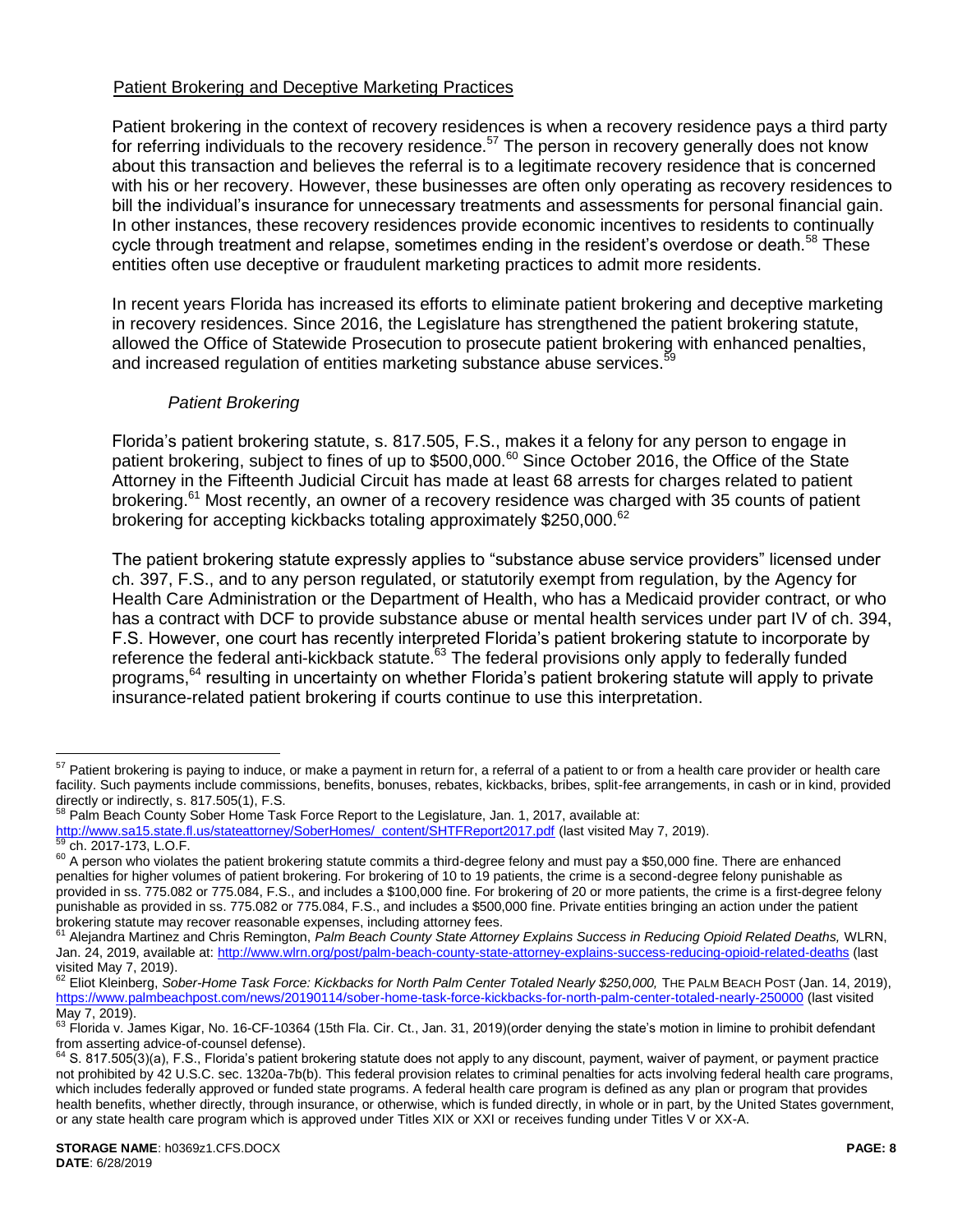# *Deceptive Marketing Practices*

Section 817.0345, F.S., makes it a felony offense for anyone to knowingly and willfully make materially false or misleading statements or provide false or misleading information about the identity, products, goods, services, or geographical location of a licensed service provider under ch. 397, F.S., in marketing, advertising materials, or other media or on a website with the intent to induce another person to seek treatment with that licensed service provider.

Entities that market substance abuse services must be licensed by the Department of Agriculture and Consumer Services in accordance with the Florida Telemarketing Act.<sup>65</sup> As such, these entities are subject to discipline and civil and criminal penalties for fraudulent or deceptive marketing practices. Additionally, a service provider, operator of a recovery residence, or a third party who provides any form of advertising or marketing to them cannot:<sup>66</sup>

- Make false or misleading statements;
- Include false information on its website;
- Engage in patient brokering; or
- Enter into a contract with a marketing provider who agrees to generate referrals to the recovery residence unless the service provider or operator of the recovery residence discloses instructions that allow the prospective patient to easily:
	- $\circ$  Determine whether the marketing provider represents specific licensed service providers or recovery residences that pay a fee to the marketing provider, and the identity of such service providers or recovery residences; and
	- $\circ$  Access lists of licensed service providers and recovery residences on the department website.

#### Peer Specialists

Research has shown that social support provided by peers is beneficial to those in recovery from a substance use disorder or mental illness.<sup>67</sup> DCF's Florida Peer Services Handbook defines a "peer" as an individual who has life experience with a mental health and/or substance use condition.<sup>68</sup> There are four primary types of social support provided by peers.<sup>69</sup>

- <span id="page-8-1"></span><span id="page-8-0"></span> **Emotional:** where a peer demonstrates empathy, caring or concern to bolster a person's selfesteem. (i.e., peer mentoring or peer-led support groups).
- **Informational:** where a peer shares knowledge and information to provide life or vocational skills training. (i.e., parenting classes, job readiness training, or wellness seminars).
- **Instrumental:** where a peer provides concrete assistance to help others accomplish tasks. (i.e., child care, transportation, and help accessing health and human services).
- **Affiliational**: where a peer facilitates contacts with other people to promote learning of social skills, create a sense of community, and acquire a sense of belonging. (i.e., recovery centers, sports league participation, and alcohol or drug free socialization opportunities).

<sup>68</sup> DEPARTMENT OF CHILDREN AND FAMILIES, *Florida Peer Services Handbook*, 2016, available at:

 $\overline{a}$ <sup>65</sup> S. 501.605, F.S.

<sup>66</sup> S. 397.55, F.S.

<sup>67</sup> SUBSTANCE ABUSE AND MENTAL HEALTH SERVICES ADMINISTRATION, CENTER FOR SUBSTANCE ABUSE TREATMENT, *What Are Peer Recovery Support Services?,* <https://store.samhsa.gov/system/files/sma09-4454.pdf> (last visited May 7, 2019).

http://www.dcf.state.fl.us/programs/samh/publications/peer-services/DCF-Peer-Guidance.pdf (last visited May 7, 2019).

Supra note [67.](#page-8-0)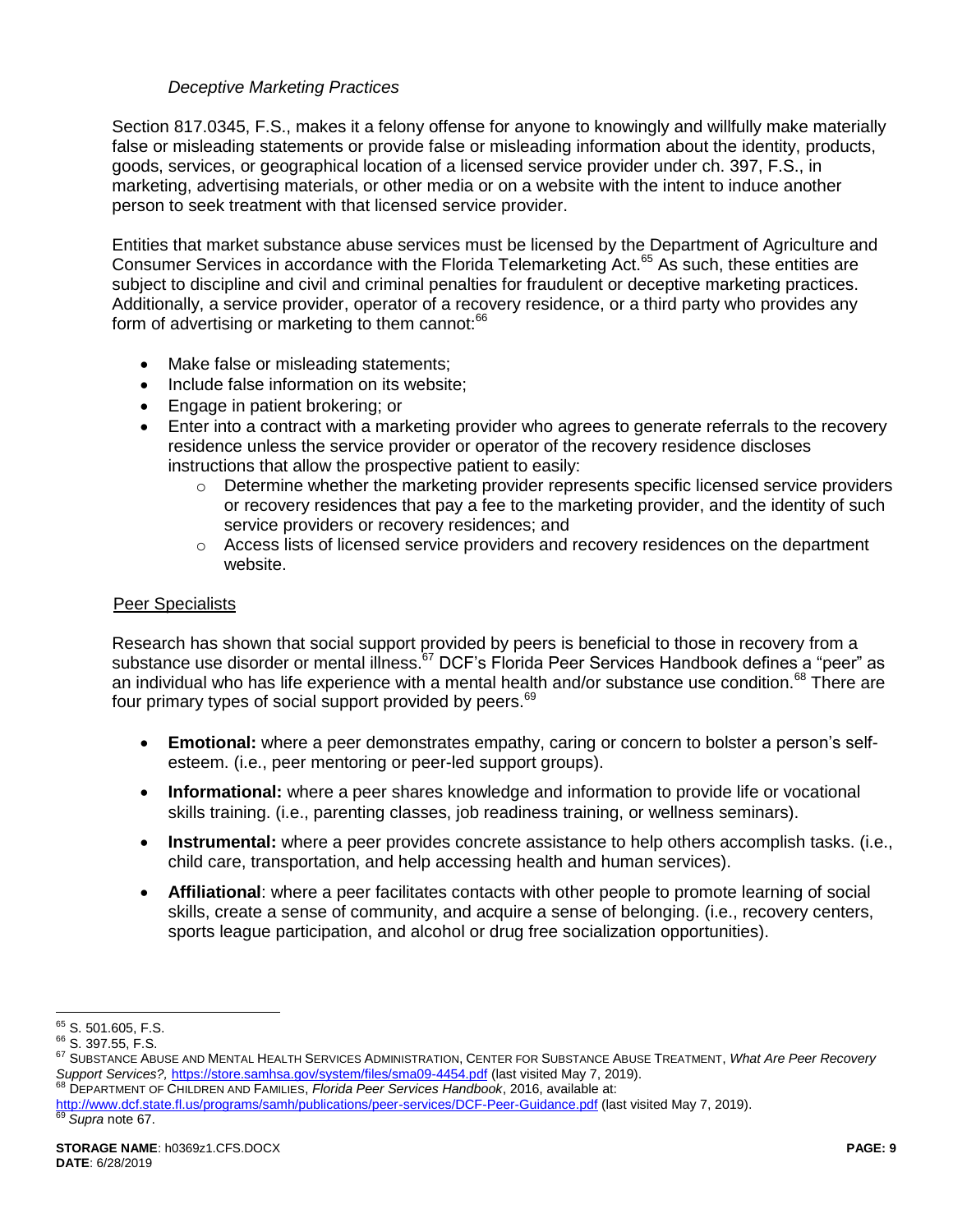The most recognized form of peer support is the 12-step programs of Alcoholics Anonymous and Narcotics Anonymous. More recently, as the nation faces a shortage of mental health professionals, peers or peer specialists have been used to fill the gap and assist persons with substance use disorders and mental illnesses.<sup>70</sup> In Florida, DCF and Medicaid both allow reimbursement for peer support services but only if provided by certified peer specialists.<sup>71</sup> DCF defines a peer specialist as an individual who: $72$ 

- <span id="page-9-0"></span>• Self-identifies as a person who has direct personal experience living in recovery from mental health and/or substance use conditions;
- Has a desire to use his or her experience to help others with their recovery;
- Is willing to publicly identify as a person living in recovery for the purpose of educating, role modeling, and providing hope to others about the reality of recovery; and
- Has had the proper training and experience to work in a provider role.

DCF guidelines recommend that an individual be in recovery for at least two years to be considered for peer training.<sup>73</sup> In Florida, family members or caregivers can also work and be certified as peer specialists.<sup>7</sup>

The Florida Certification Board currently oversees the competency examination and certification process for peer specialists, which requires the individual to have been in recovery for at least two years or have lived experience as a family member or caregiver to another in recovery.<sup>75</sup> To be certified, one must be at least 18 years of age, have a high school diploma or equivalent, complete 40 hours of training, undergo background screening, and pass a competency exam.<sup>76</sup> As of January 2019, there are 482 actively certified peer specialists.<sup>7</sup>

# Background Screening

# *Substance Use Disorder and Criminal History*

Certain individuals receiving substance abuse treatment may have a criminal or violent history. About 54% of state prisoners and 61% of sentenced jail inmates incarcerated for violent offenses met the Diagnostic and Statistical Manual of Mental Disorders, 4<sup>th</sup> Edition, (DSM-IV) criteria for drug dependence or abuse.<sup>78</sup> Additionally, individuals who use illicit drugs are more likely to commit crimes, and it is common for many offenses, including violent crimes, to be committed by individuals who had used drugs or alcohol prior to committing the crime, or who were using at the time of the offense.<sup>79</sup> As a result, individuals who have recovered from a substance use disorder or mental illness often have a criminal history.

 $\overline{a}$ 

Jennifer Bronson, et al., *Drug Use, Dependence, and Abuse Among State Prisoners and Jail Inmates, 2007-2009, U.S. DEPARTMENT OF* JUSTICE, OFFICE OF JUSTICE PROGRAMS, BUREAU OF JUSTICE STATISTICS, June 2017, available at <https://www.bjs.gov/content/pub/pdf/dudaspji0709.pdf> (last visited May 7, 2019).

 $^{70}$  Centers for Medicare & Medicaid Services, Guidance Letter to State Medicaid Directors, Aug. 15, 2007, available at:

<https://downloads.cms.gov/cmsgov/archived-downloads/SMDL/downloads/SMD081507A.pdf> (last visited May 7, 2019).

<sup>71</sup> Department of Children and Families, Agency Analysis of 2019 HB 369, p. 2 (Feb. 8, 2019)(on file with Children, Families, and Seniors Subcommittee staff). Florida's Medicaid program currently covers peer recovery services; DCF allows the state's behavioral health managing entities to reimburse for peer recovery services.

<sup>72</sup> *Supra* not[e 68.](#page-8-1)

<sup>73</sup> *Supra* not[e 71.](#page-9-0)

<sup>74</sup> *Supra* not[e 68.](#page-8-1) <sup>75</sup> Id.

<sup>76</sup> Id.

<sup>77</sup> Email from Lindsey Zander, Deputy Director of Legislative Affairs, Florida Department of Children and Families, *RE: Number of Certified Peer Specialists in Florida*, Mar. 4, 2019 (on file with Children, Families, and Seniors Subcommittee staff)*.*

<sup>79</sup> NATIONAL INSTITUTE ON DRUG ABUSE, *Principles of Drug Abuse Treatment for Criminal Justice Populations: A Research-Based Guide*, available at [https://d14rmgtrwzf5a.cloudfront.net/sites/default/files/txcriminaljustice\\_0.pdf](https://d14rmgtrwzf5a.cloudfront.net/sites/default/files/txcriminaljustice_0.pdf) (last visited May 7, 2019).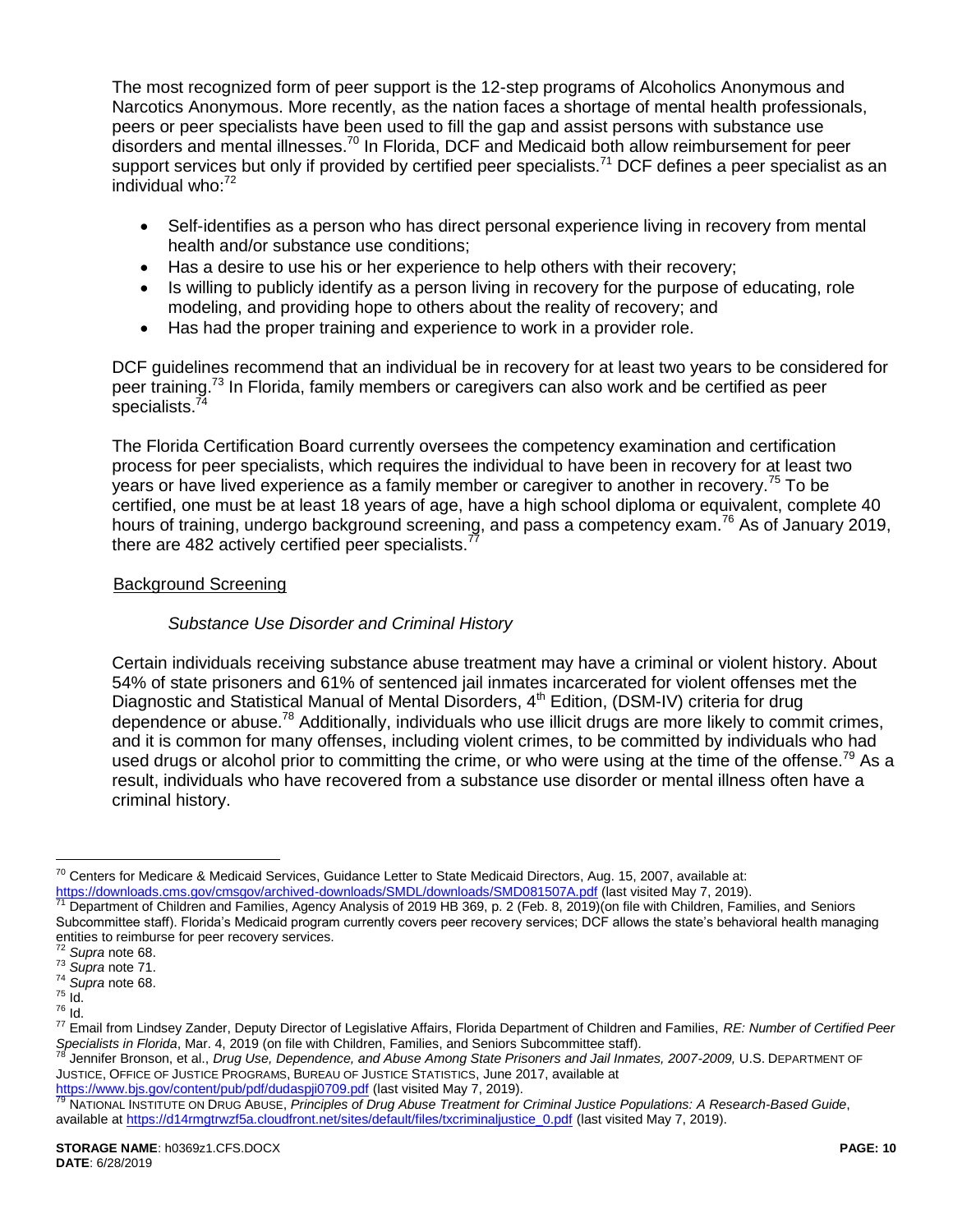Some of these individuals with criminal pasts, once in recovery, may contribute to the substance abuse treatment industry as a volunteer, peer, or other employee of a substance abuse treatment program that provides support. Social support services have been shown to facilitate recovery from a substance use disorder or mental illness.<sup>80</sup> Additionally, these individuals bring many "lived experiences," including experience navigating the criminal justice system, which give them the ability to assist others in recovery.<sup>81</sup> However, the crimes committed during the period while these individuals were abusing substances may disqualify them from employment in the substance abuse treatment industry due to Florida's background screening process.

# *Background Screening Process*

In 1995, the Legislature created standard procedures for criminal history background screening of prospective employees; ch. 435, F.S., outlines the screening requirements. There are two levels of background screening: level 1 and level 2. Level 1 screening includes, at a minimum, employment history checks and statewide criminal correspondence checks through the Florida Department of Law Enforcement (FDLE) and a check of the Dru Sjodin National Sex Offender Public Website,<sup>82</sup> and may include criminal records checks through local law enforcement agencies. A level 2 background screening includes, but, is not limited to, fingerprinting for statewide criminal history records checks through FDLE and national criminal history checks through the Federal Bureau of Investigation (FBI), and may include local criminal records checks through local law enforcement agencies.<sup>83</sup>

Every person required by law to be screened pursuant to ch. 435, F.S., must submit a complete set of information necessary to conduct a screening to his or her employer.<sup>84</sup> Such information for a level 2 screening includes fingerprints, which are taken by a vendor that submits them electronically to FDLE.<sup>85</sup>

For both level 1 and 2 screenings, the employer must submit the information necessary for screening to FDLE within five working days after receiving it.<sup>86</sup> Additionally, for both levels of screening, FDLE must perform a criminal history record check of its records.<sup>87</sup> For a level 1 screening, this is the only information searched, and once complete, FDLE responds to the employer or agency, who must then inform the employee whether screening has revealed any disqualifying information.<sup>88</sup> For level 2 screening, FDLE also requests the FBI to conduct a national criminal history record check of its records for each employee for whom the request is made.<sup>89</sup> As with a level 1 screening, FDLE responds to the employer or agency, and the employer or agency must inform the employee whether screening has revealed disqualifying information. If the employer or agency finds that an individual has a history containing one of these offenses, it must disqualify that individual from employment.

The person whose background is being checked must supply any missing criminal or other necessary information upon request to the requesting employer or agency within 30 days after receiving the request for the information.<sup>90</sup>

 $\overline{a}$ <sup>80</sup> *Supra* not[e 67.](#page-8-0)

<sup>81</sup> *Supra* not[e 68,](#page-8-1) at p. 10.

<sup>82</sup> The Dru Siodin National Sex Offender Public Website is a U.S. government website that links public state, territorial, and tribal sex offender registries in one national search site. The website is available at [https://www.nsopw.gov/](https://www.nsopw.gov/?AspxAutoDetectCookieSupport=1) (last visited May 7, 2019).

 $83$  S. 435.04, F.S.

 $84$  S. 435.05(1)(a), F.S.

<sup>85</sup> Ss. 435.03(1) and 435.04(1)(a), F.S.

<sup>86</sup> S. 435.05(1)(b)-(c), F.S.  $87$   $\mathrm{Id}$ .

 $88$  S. 435.05(1)(b), F.S. <sup>89</sup> S. 435.05(1)(c), F.S.

 $90$  S. 435.05(1)(d), F.S.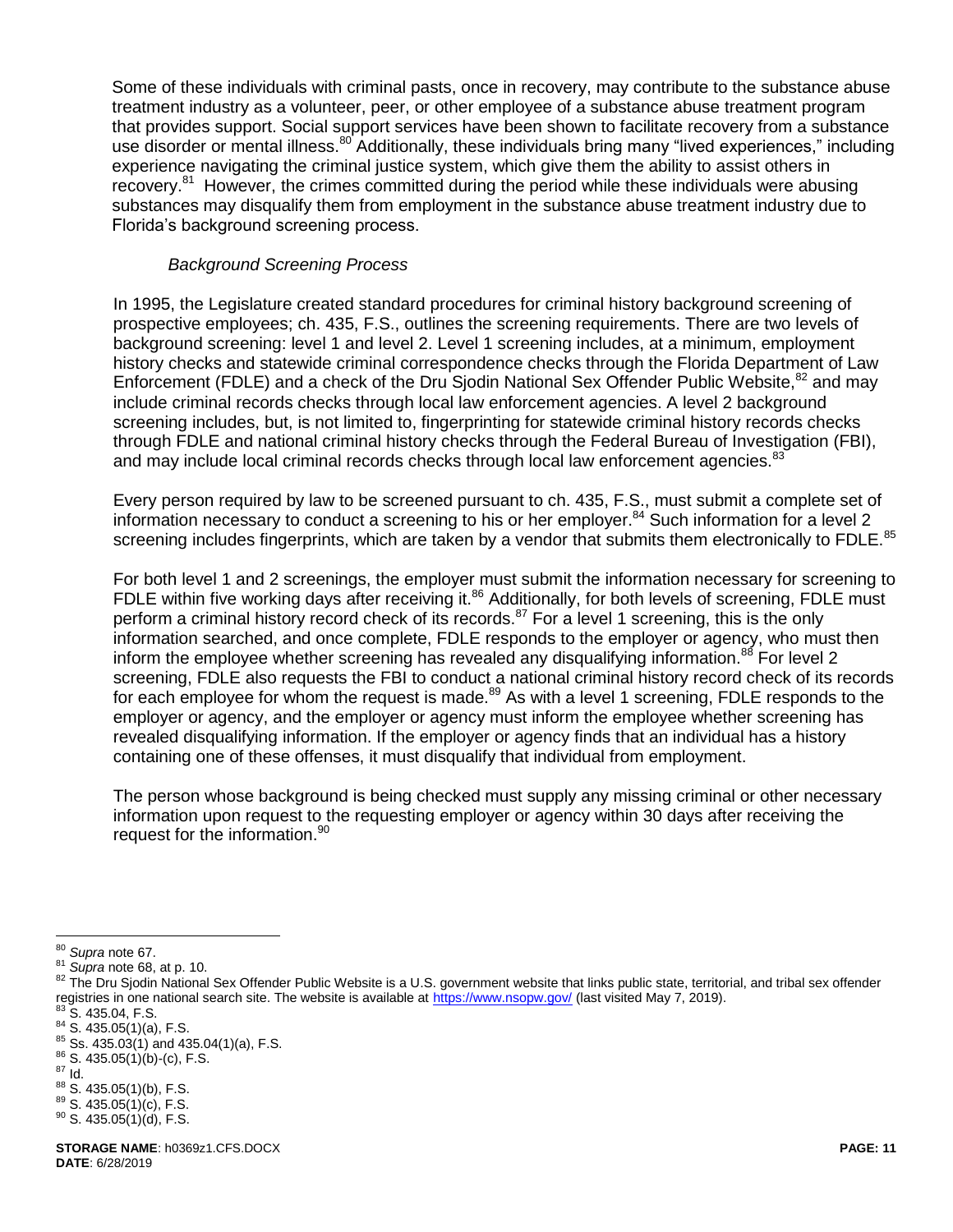# *Disqualifying Offenses*

Regardless of whether the screening is level 1 or level 2, the screening employer or agency must make sure that the applicant has good moral character by ensuring that the employee has not been arrested for and is awaiting final disposition of, been found guilty of, regardless of adjudication, or entered a plea of nolo contendere or guilty to, or been adjudicated delinquent and the record has not been sealed or expunged for, any of the following 52 offenses prohibited under Florida law, or similar law of another jurisdiction:<sup>91</sup>

- Section 393.135, relating to sexual misconduct with certain developmentally disabled clients and reporting of such sexual misconduct.
- Section 394.4593, relating to sexual misconduct with certain mental health patients and reporting of such sexual misconduct.
- Section 415.111, relating to adult abuse, neglect, or exploitation of aged persons or disabled adults.
- Section 777.04, relating to attempts, solicitation, and conspiracy to commit an offense listed in this subsection. Section 782.04, relating to murder.
- 
- Section 782.07, relating to manslaughter, aggravated manslaughter of an elderly person or disabled adult, or aggravated manslaughter of a child.
- Section 782.071, relating to vehicular homicide.
- Section 782.09, relating to killing of an unborn child by injury to the mother.
- Chapter 784, relating to assault, battery, and culpable negligence, if the offense was a felony.
- Section 784.011, relating to assault, if the victim of the offense was a minor.
- Section 784.03, relating to battery, if the victim of the offense was a minor.
- Section 787.01, relating to kidnapping.
- Section 787.02, relating to false imprisonment.
- Section 787.025, relating to luring or enticing a child.
- Section 787.04(2), relating to taking, enticing, or removing a child beyond the state limits with criminal intent pending custody proceedings.
- Section 787.04(3), relating to carrying a child beyond the state lines with criminal intent to avoid producing a child at a custody hearing or delivering the child to the designated person.
- Section 790.115(1), relating to exhibiting firearms or weapons within 1,000 feet of a school.
- Section 790.115(2)(b), relating to possessing an electric weapon or device, destructive device, or other weapon on school property.
- Section 794.011, relating to sexual battery.
- Former s. 794.041, relating to prohibited acts of persons in familial or custodial authority.
- Section 794.05, relating to unlawful sexual activity with certain minors.
- Chapter 796, relating to prostitution.
- Section 798.02, relating to lewd and lascivious behavior.
- Chapter 800, relating to lewdness and indecent exposure.
- Section 806.01, relating to arson.
- Section 810.02, relating to burglary.
- Section 810.14, relating to voyeurism, if the offense is a felony.
- Section 810.145, relating to video voyeurism, if the offense is a felony.
- Chapter 812, relating to theft, robbery, and related crimes, if the offense is a felony.
- Section 817.563, relating to fraudulent sale of controlled substances, only if the offense was a felony.
- Section 825.102, relating to abuse, aggravated abuse, or neglect of an elderly person or disabled adult.
- Section 825.1025, relating to lewd or lascivious offenses committed upon or in the presence of an elderly person or disabled adult.
- Section 825.103, relating to exploitation of an elderly person or disabled adult, if the offense was a felony.
- Section 826.04, relating to incest.
- Section 827.03, relating to child abuse, aggravated child abuse, or neglect of a child.
- Section 827.04, relating to contributing to the delinquency or dependency of a child.
- Former s. 827.05, relating to negligent treatment of children.
- Section 827.071, relating to sexual performance by a child.
- Section 843.01, relating to resisting arrest with violence.

 $91$  S. 435.04(2), F.S.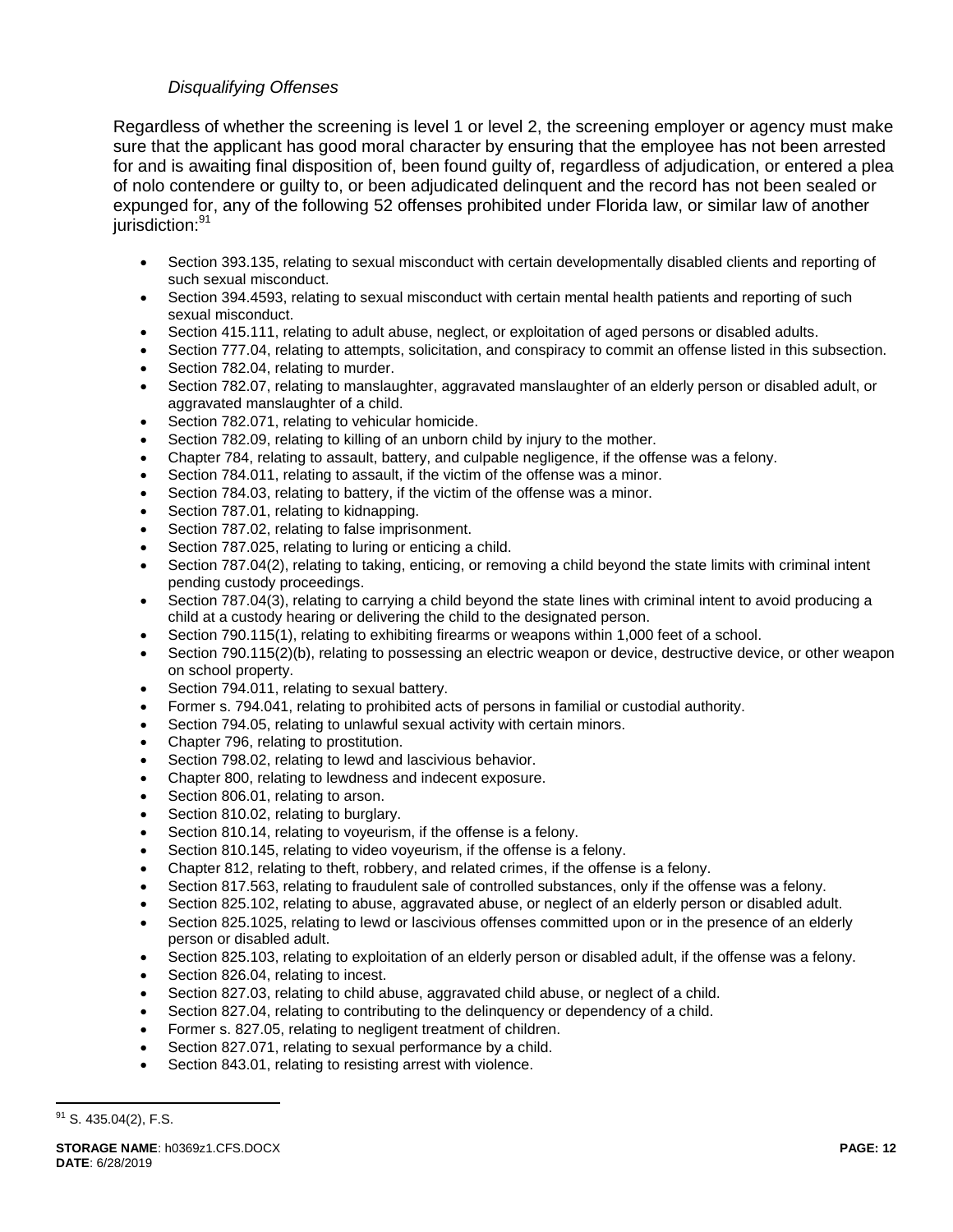- Section 843.025, relating to depriving a law enforcement, correctional, or correctional probation officer means of protection or communication.
- Section 843.12, relating to aiding in an escape.
- Section 843.13, relating to aiding in the escape of juvenile inmates in correctional institutions.
- Chapter 847, relating to obscene literature.
- Section 874.05, relating to encouraging or recruiting another to join a criminal gang.
- Chapter 893, relating to drug abuse prevention and control, only if the offense was a felony or if any other person involved in the offense was a minor.
- Section 916.1075, relating to sexual misconduct with certain forensic clients and reporting of such sexual misconduct.
- Section 944.35(3), relating to inflicting cruel or inhuman treatment on an inmate resulting in great bodily harm.
- Section 944.40, relating to escape.
- Section 944.46, relating to harboring, concealing, or aiding an escaped prisoner.
- Section 944.47, relating to introduction of contraband into a correctional facility.
- Section 985.701, relating to sexual misconduct in juvenile justice programs.
- Section 985.711, relating to contraband introduced into detention facilities.

#### *Exemption from Disqualification*

If an individual is disqualified due to a pending arrest, conviction, plea of nolo contendere, or adjudication of delinquency to one or more of the disqualifying offenses, s. 435.07, F.S., allows the Secretary of the appropriate agency (in the case of substance abuse treatment, DCF) to exempt applicants from that disqualification under certain circumstances.<sup>92</sup> Receiving an exemption allows that individual to work despite the disqualifying crime in that person's past. However, an individual who is considered a sexual predator, <sup>93</sup> career offender, <sup>94</sup> or sexual offender (unless not required to register) <sup>95</sup> cannot ever be exempted from disqualification.<sup>96</sup>

To seek exemption from disqualification, an employee must submit a request for an exemption from disqualification within 30 days after being notified of a pending disqualification.<sup>97</sup> However, the individual must first have paid all court-ordered payments (e.g., fees, fines, costs of prosecution or restitution) and three years must have passed since the individual's release from confinement and completion of supervision (e.g., probation) and satisfaction of all other nonmonetary conditions (e.g., community service) before DCF can consider his or her request.<sup>98</sup>

DCF sends the disqualified employee an exemption packet for the employee to complete to provide information for DCF to use in determining whether he or she meets the statutory standards for an exemption from disqualification.<sup>99</sup> This packet requests the employee to provide: <sup>100</sup>

- <span id="page-12-0"></span> A certified copy from the court file of the petition (filing of information), and final disposition for each disqualifying criminal offense.
- A copy of the arrest report for each disqualifying criminal offense. If the report is not available, a statement from the court or law enforcement agency that the record does not exist or has been destroyed is acceptable.
- A copy of arrest reports and dispositions for any additional identified criminal offenses.

 $\overline{a}$  $92$  S. 435.07(1), F.S.

<sup>&</sup>lt;sup>93</sup> S. 775.261, F.S.

<sup>&</sup>lt;sup>94</sup> S. 775.261, F.S.

<sup>95</sup> S. 943.0435, F.S.

<sup>96</sup> S. 435.07(4)(b), F.S.

<sup>97</sup> S. 397.4073(1)(f), F.S.

<sup>98</sup> Department of Children and Families, Exemption Package, p. 1 (on file with Children, Families, and Seniors Subcommittee staff). <sup>99</sup> Id.

<sup>&</sup>lt;sup>100</sup> Department of Children and Families, CF Operating Procedure 60-18, Personnel: Exemption from Disqualification, Appendix B, (Aug. 1, 2010), (on file with Children, Families, and Seniors Subcommittee staff).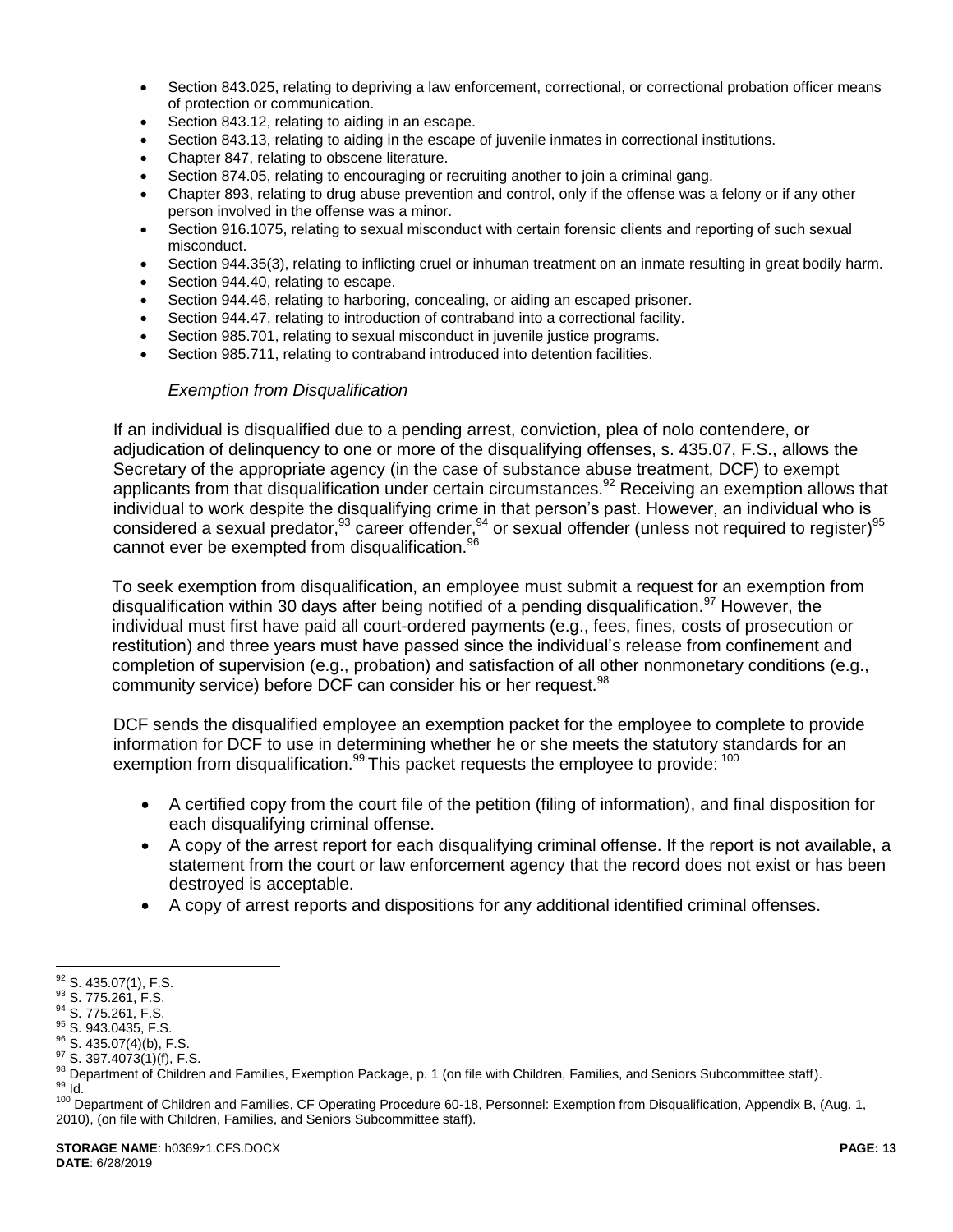- Documentation from the probation department or court documenting release from supervision if probation or parole was given.
- Two or more original, signed letters of recommendation or letters of reference that attest to good moral character.
- Proof of rehabilitation. $101$
- **•** Employment history record.
- Explanation of personal history, e.g., explain what happened with each arrest, current home life, education/training, family members, goals, and community involvement.

To be exempted from disqualification and thus be able to work, the applicant must demonstrate by clear and convincing evidence that he or she should not be disqualified from employment.<sup>102</sup> Clear and convincing evidence is a heavier burden than the preponderance of the evidence standard but less than beyond a reasonable doubt.<sup>103</sup> This means that the evidence presented is credible and verifiable, and that the memories of witnesses are clear and without confusion.<sup>104</sup> This evidence must create a firm belief and conviction of the truth of the facts presented and, considered as a whole, must convince DCF representatives without hesitancy that the requester will not pose a threat if allowed to hold a position of special trust relative to children, vulnerable adults, or to developmentally disabled individuals.<sup>105</sup> Evidence that may support an exemption includes, but is not limited to:<sup>106</sup>

- Personal references.
- Letters from employers or other professionals.
- Evidence of rehabilitation, including documentation of successful participation in a rehabilitation program.
- Evidence of further education or training.
- Evidence of community involvement.
- Evidence of special awards or recognition.
- Evidence of military service.
- Parenting or other caregiver experiences.

DCF states on the exemption review request checklist form that an applicant's failure to provide all relevant documentation will delay the review process and may leave DCF with insufficient evidence of rehabilitation to support an exemption from disqualification.<sup>107</sup>

After DCF receives a complete exemption request package from the applicant, the background screening coordinator searches available data, including, but not limited to, a review of records and pertinent court documents including case disposition and the applicant's plea in order to determine the appropriateness of granting the applicant an exemption.<sup>108</sup> These materials, in addition to the information provided by the applicant, form the basis for a recommendation as to whether the exemption should be granted.<sup>109</sup>

After all reasonable evidence is gathered, the background screening coordinator consults with his or her supervisor, and after consultation with the supervisor, the coordinator and the supervisor will

 $\overline{a}$ <sup>101</sup> Proof of rehabilitation may take the form of letters from employers, or community members, records of successful participation in a rehabilitation program, further education or training certifications, special awards of recognition, or information, which indicates that the applicant is not a danger to the safety or well-being of others.

 $S. 435.07(3)(a)$ , F.S.

<sup>103</sup> *Supra*, note [100](#page-12-0) at 1.  $104$   $\frac{1}{10}$ .

 $105$  Id.

<sup>106</sup> Id. at 3-4.

<sup>107</sup> *Supra*, note [100](#page-12-0) at Appendix B.

 $108$  Id. at 5.

<sup>109</sup> Id.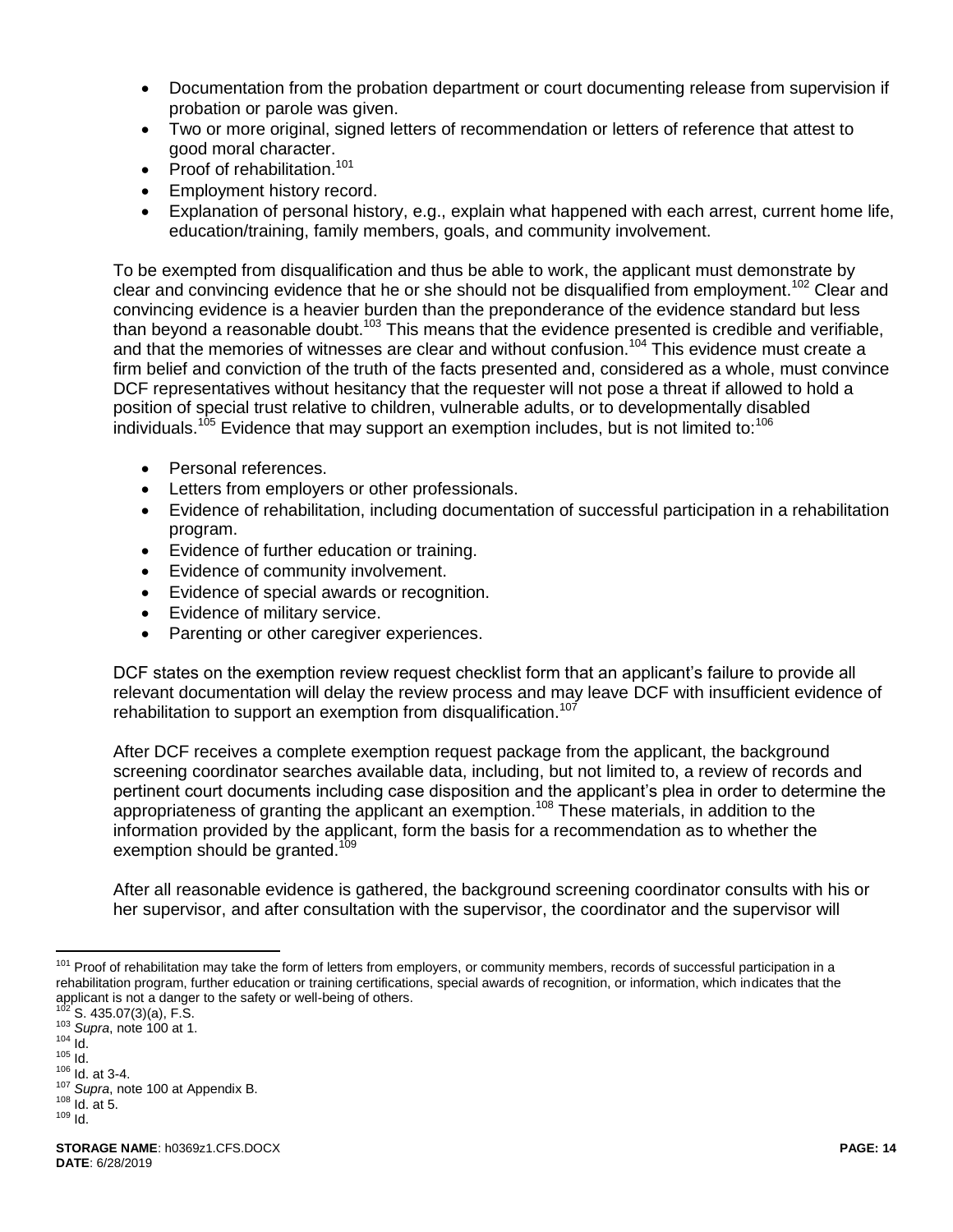recommend whether the exemption should be granted.<sup>110</sup> The regional legal counsel's office reviews the recommendation to grant or deny an exemption to determine legal sufficiency; the criminal justice coordinator in the region in which the background screening coordinator is located also reviews the exemption request file and recommendation and makes an initial determination whether to grant or deny the exemption.<sup>111</sup>

If the regional criminal justice coordinator makes an initial determination that the exemption should be granted, the exemption request file and recommendations are forwarded to the regional director, who has delegated authority from the DCF Secretary to grant or deny the exemption.<sup>112</sup> After an exemption request decision is final,<sup>113</sup> the background screener provides a written response to the applicant as to whether the request is granted or denied.<sup>114</sup>

If DCF grants the exemption, the applicant and the facility or employer are notified of the decision by regular mail.<sup>115</sup> However, if the request is denied, notification of the decision is sent by certified mail, return receipt requested, to the applicant, addressed to the last known address and a separate letter of denial is sent by regular mail to the facility or employer.<sup>116</sup> If the application is denied, the denial letter must set forth pertinent facts that the background screening coordinator, the background screening coordinator's supervisor, the criminal justice coordinator, and regional director, where appropriate, used in deciding to deny the exemption request.<sup>117</sup> It must also inform the denied applicant of the availability of an administrative review<sup>118</sup> pursuant to ch. 120, F.S.<sup>119</sup>

*Individuals Requiring Background Screening Under Ch. 397, F.S.*

Only certain individuals affiliated with substance abuse treatment providers require background screening. Section 397.4073, F.S., requires all owners, directors, chief financial officers, and clinical supervisors of service providers, as well as all service provider personnel who have direct contact with children receiving services or with adults who are developmentally disabled receiving services to undergo level 2 background screening. However, certain personnel are excluded from background screening requirements:<sup>120</sup>

- Persons who volunteer at a program for less than 40 hours per month and who are under direct and constant supervision by persons who meet all screening requirements;
- Service providers who are exempt from licensing; and
- Persons employed by the Department of Corrections in an inmate substance abuse program unless they have direct contact with unmarried inmates under the age of 18 or with inmates who are developmentally disabled.

Other statutory provisions are tailored to facilitate individuals in recovery who have disqualifying offenses being able to work in substance abuse treatment. For example, DCF may grant exemptions from disqualification that would limit service provider personnel to working with adults in substance

 $\overline{a}$ 

<sup>119</sup> *Supra*, note [100](#page-12-0) at 6.

<sup>&</sup>lt;sup>110</sup> Id.

 $111$  Id.

 $112$  Id.

<sup>&</sup>lt;sup>113</sup> At no point during the evaluation process may an evaluator rely on criminal history reports with an effective date that is more than 60 days old. If the most recent criminal history report is more than 60 days old at the time of review, new criminal history reports must be generated prior to the final decision being made.

<sup>114</sup> *Supra*, note [100](#page-12-0) at 5.

 $115$  Id. at 6.

<sup>116</sup> Id.  $117$  Id.

<sup>&</sup>lt;sup>118</sup> All notices of denial of an exemption shall advise the applicant of the basis for the denial, that an administrative hearing pursuant to s. 120.57, F.S., may be requested, and that the request must be made within 21 days of receipt of the denial letter or the applicant's right to an appeal will be waived.

<sup>120</sup> S. 397.4073(1)(c)-(e), F.S.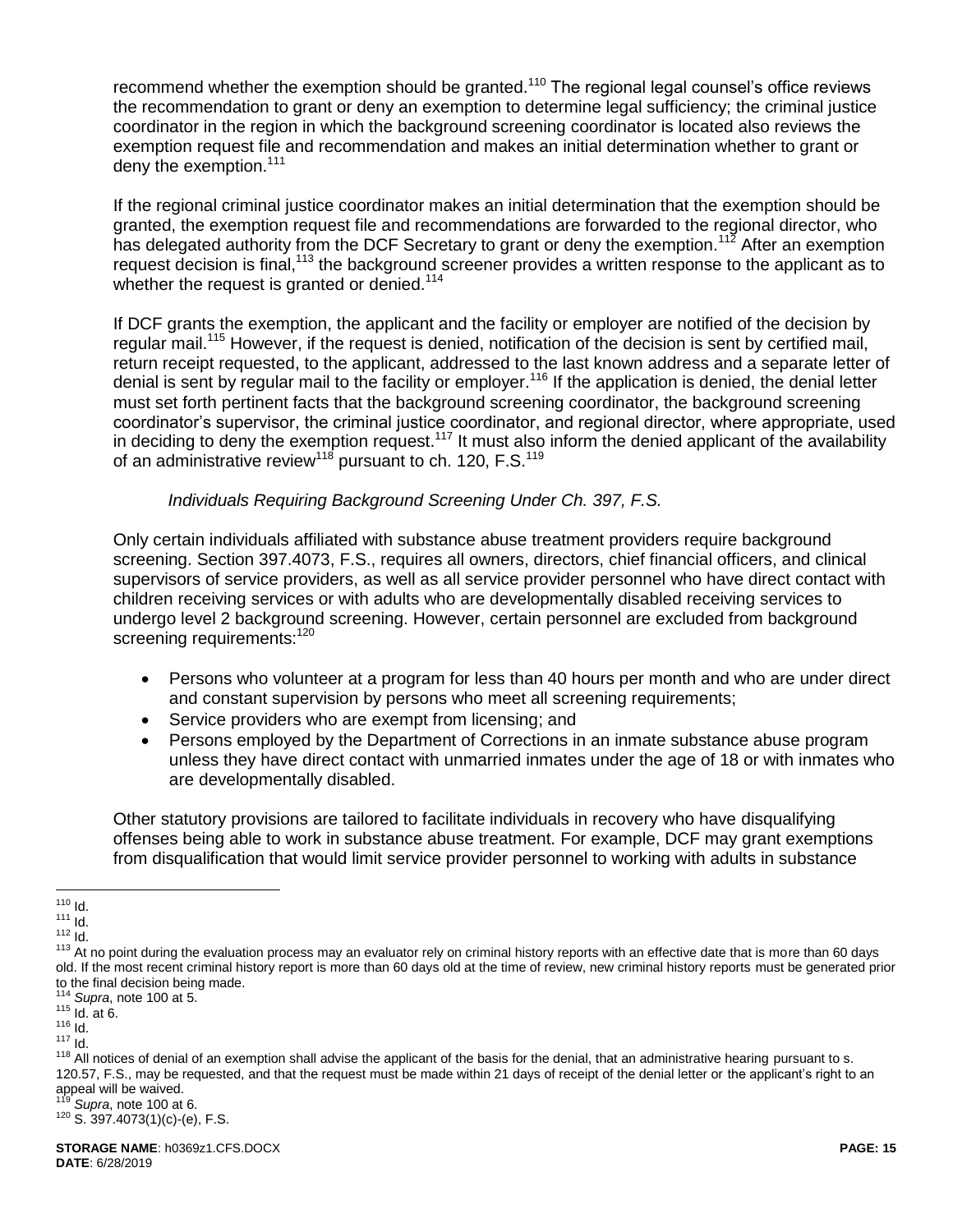abuse treatment facilities.<sup>121</sup> DCF may also grant exemptions for service providers which treat adolescents 13 years of age and older, whose background checks indicate certain drug crimes<sup>122</sup> mav be granted an exemption without the usual three-year waiting period for felonies.<sup>123</sup>

Similarly, if five years or more have elapsed since the most recent disqualifying offense, employees may work with adults with substance use disorders until DCF makes a final determination regarding the request for an exemption from disqualification.<sup>124</sup> These individuals must work under the supervision of a qualified psychologist, clinical social worker, marriage and family therapist, mental health counselor, or a master's level certified addiction professional until DCF makes a final determination regarding the request for an exemption from disqualification.

Regarding recovery residences, ss. 397.487 and 397.4871, F.S., require level 2 background screening for all recovery residence owners, directors and chief financial officers and for administrators seeking certification. DCF may exempt an individual from the disqualifying offenses of a level 2 background screening if the individual meets certain criteria and the recovery residence attests that it is in the best interest of the program.<sup>125</sup>

# **Effect of Proposed Changes**

### Recovery Residences

CS/CS/HB 369 revises the definition of recovery residence to include the community housing component of a licensed day or night treatment facility with community housing. Currently, such community housing is not required to be certified as a recovery residence to be licensed by DCF. Under the bill, these day or night treatment facilities would need to obtain certification for their community housing components in order to continue referring individuals from the treatment portion of their program to their housing component. Additionally, the housing components would need a certified administrator to actively manage them, and they would be subject to the referral restrictions of s. 397.4873, F.S.

The bill expands the statutory findings on who may benefit from living in a recovery residence to include not only those individuals who have completed treatment, but also those who are continuing to receive substance abuse treatment.

The bill allows a certified recovery residence that has a discharge policy approved by the credentialing entity to transfer or discharge residents from the recovery residence in accordance with that policy under the following circumstances:

- The discharge or transfer is necessary for the resident's welfare.
- The resident's needs cannot be met at the recovery residence.
- The health and safety of other residents or recovery residence employees are at risk or would be at risk if the resident continues to live at the recovery residence.

Under the bill, this right to discharge or transfer a resident supersedes any landlord and tenant rights and obligations under ch. 83, F.S.

 $121$  S. 397.4073 (4)(c), F.S.

<sup>122</sup> Specifically, ss. 817.563, 893.13, or 893.147, F.S.

<sup>123</sup> S. 397.4073 (4)(b), F.S., provides exemptions for crimes under ss. 817.563, 893.13, and 893.147, F.S. These exemptions only apply to providers who treat adolescents age 13 and older, as well as personnel who work exclusively with adults.

S. 397.4073(1)(f), F.S.

<sup>125</sup> S. 397.4872, F.S.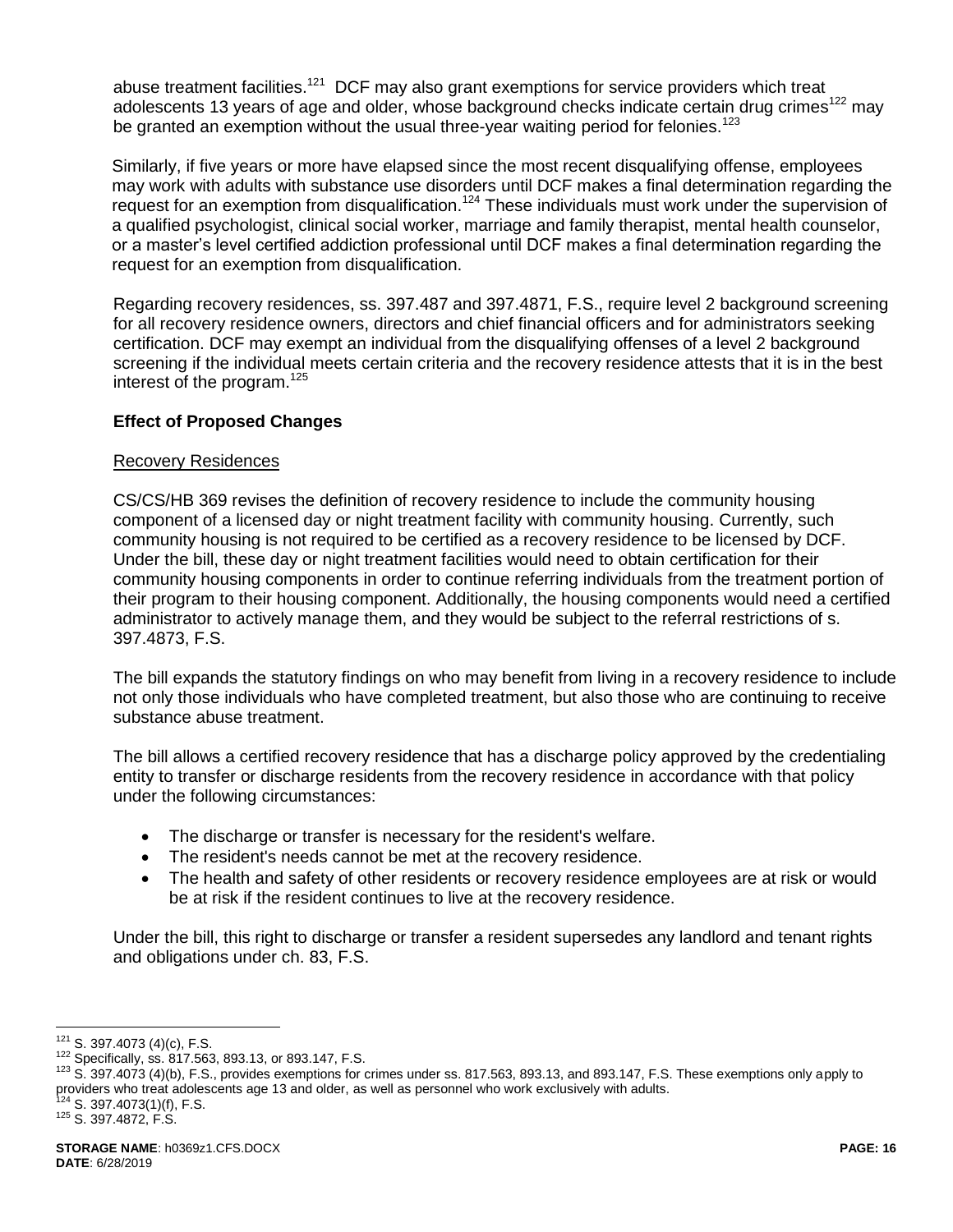Current law prohibits a licensed service provider from making referrals to or accepting referrals from a recovery residence that has not been certified under s. 397.487, F.S., with certain exceptions. The bill creates a new exception for a provider that is democratically operated by its residents pursuant to a charter from a congressionally recognized or sanctioned entity. Under the bill, licensed service providers will be able to make referrals to or accept referrals from these entities provided the residence or any resident of the residence does not receive a benefit, directly or indirectly, for the referral. This exception would apply to recovery residences such as the Oxford House.

Currently, clinical supervisors are not required to be qualified professionals. The bill requires clinical supervisors to meet the requirements of a qualified professional under s. 397.311(34), F.S., meaning only a licensed physician, physician assistant, psychologist, mental health professional, or advanced practice registered nurse, or a certified substance abuse treatment services provider with a bachelor's degree could hold this title and serve in this role. Additionally, the bill revises the definition for a "clinical supervisor" to also include a person who maintains lead responsibility for the overall coordination and provision of clinical services rather than just a person who manages personnel who provide direct clinical treatment. This means that more people in managerial roles in recovery residences will have to be qualified professionals.

### Patient Brokering and Deceptive Marketing Practices

Currently, the patient brokering statute does not apply to any discount, payment, waiver of payment, or payment practice not prohibited by the federal anti-kickback statute. The bill amends this provision so that the patient brokering statute does not apply to any such payment scheme expressly permitted under the federal anti-kickback statute. This may address instances where a court interprets Florida's patient brokering statute to only apply to federally funded programs.

For entities that contract with a marketing provider that provides referral services to the recovery residence, the bill makes it a contractual requirement for the marketing provider to disclose the nature of the referral and the list of DCF's licensed service providers and certified recovery residences. This will provide people in recovery with greater protections from deceptive marketing practices.

#### Peer Specialists

Currently there is no statutory definition of or requirements for a peer specialist as it relates to mental health and substance abuse services. The bill creates a definition for peer specialists consistent with DCF's guidelines and guidance documents, and requires peer specialists to be certified, except in limited circumstances, to provide DCF-funded support services. The bill defines "peer specialist" as a person who has been in recovery from a substance abuse disorder or mental illness for at least two years and who uses his or her lived experience to deliver services in behavioral health settings to support others in their recovery, or as a person who has two years' experience as a family member or a caregiver of a person with a substance abuse disorder or mental illness. The bill allows a peer specialist who is not yet certified to provide support services for up to a year while he or she is working towards certification; such peer specialists must be supervised by a qualified professional or a certified peer specialist with at least three years of full-time experience at a licensed behavioral health organization.

The bill requires DCF to approve training and continuing education programs for peer specialist certification. DCF must designate one or more credentialing entities that have met nationallyrecognized standards for developing and administering certification programs to handle the training and certification of peer specialists.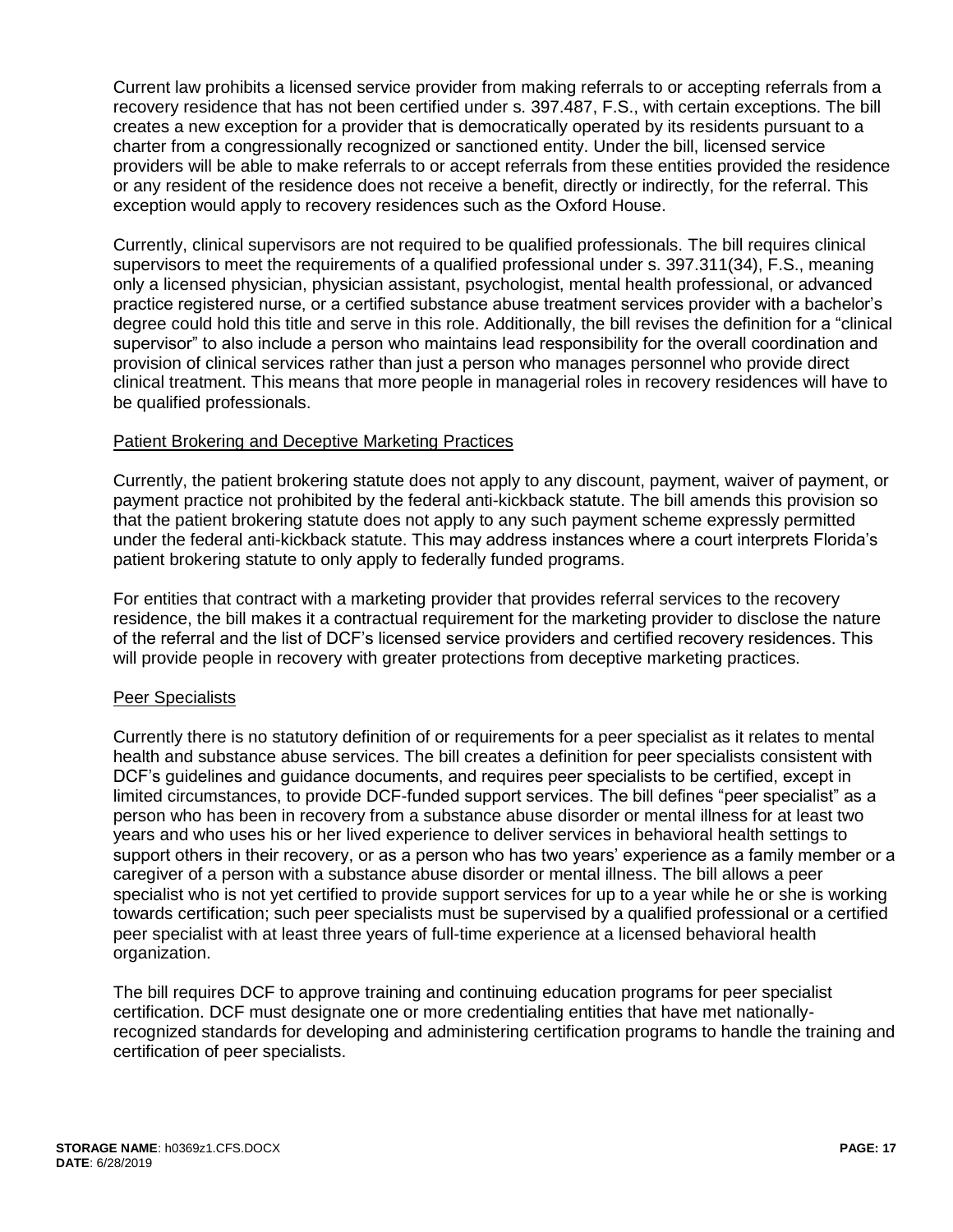### Background Screening

Beginning July 1, 2019, peer specialists will be subject to level 2 background screenings, and, along with recovery residence owners, directors, chief financial officers, and clinical supervisors, will also be subject to disqualification for offenses in s. 408.809, F.S., in addition to those in ch. 435, F.S.

In addition to the disqualifying offenses listed in s. 435.04, F.S. for level 2 screenings, these individuals will now also be subject to disqualification for the following offenses under s. 408.809(4), F.S., or any similar offense in another jurisdiction:

- Any authorizing statutes, if the offense was a felony.
- Chapter 408, F.S., if the offense was a felony.
- Section 409.920, F.S., relating to Medicaid provider fraud.
- Section 409.9201, F.S., relating to Medicaid fraud.
- Section 741.28, F.S., relating to domestic violence.
- Section 777.04, F.S., relating to attempts, solicitation, and conspiracy to commit an offense listed in this subsection.
- Section 817.034, F.S., relating to fraudulent acts through mail, wire, radio, electromagnetic, photoelectronic, or photooptical systems.
- Section 817.234, F.S., relating to false and fraudulent insurance claims.
- Section 817.481, F.S., relating to obtaining goods by using a false or expired credit card or other credit device, if the offense was a felony.
- Section 817.50, F.S., relating to fraudulently obtaining goods or services from a health care provider.
- Section 817.505, F.S., relating to patient brokering.
- Section 817.568, F.S., relating to criminal use of personal identification information.
- Section 817.60, F.S., relating to obtaining a credit card through fraudulent means.
- Section 817.61, F.S., relating to fraudulent use of credit cards, if the offense was a felony.
- Section 831.01, F.S., relating to forgery.
- Section 831.02, F.S., relating to uttering forged instruments.
- Section 831.07, F.S., relating to forging bank bills, checks, drafts, or promissory notes.
- Section 831.09, F.S., relating to uttering forged bank bills, checks, drafts, or promissory notes.
- Section 831.30, F.S., relating to fraud in obtaining medicinal drugs.
- Section 831.31, F.S., relating to the sale, manufacture, delivery, or possession with the intent to sell, manufacture, or deliver any counterfeit controlled substance, if the offense was a felony.
- Section 895.03, F.S., relating to racketeering and collection of unlawful debts.
- Section 896.101, F.S., relating to the Florida Money Laundering Act.

In addition, the bill expands the crimes for which an individuals may receive an exemption from disqualification without the statutorily imposed waiting period, if they are working with adolescents 13 years of age and older and adults with substance use disorders, to include:

- Prostitution.
- Burglary (3rd degree felony).
- Grand theft of the third degree (3rd degree felony).
- Forgery (3rd degree felony).
- Uttering forged instruments (3rd degree felony).
- Related attempt, solicitation, or conspiracy crimes.

For individuals who seek an exemption from disqualification for employment in substance abuse treatment following a level 2 background screening, the bill requires DCF to render a decision on the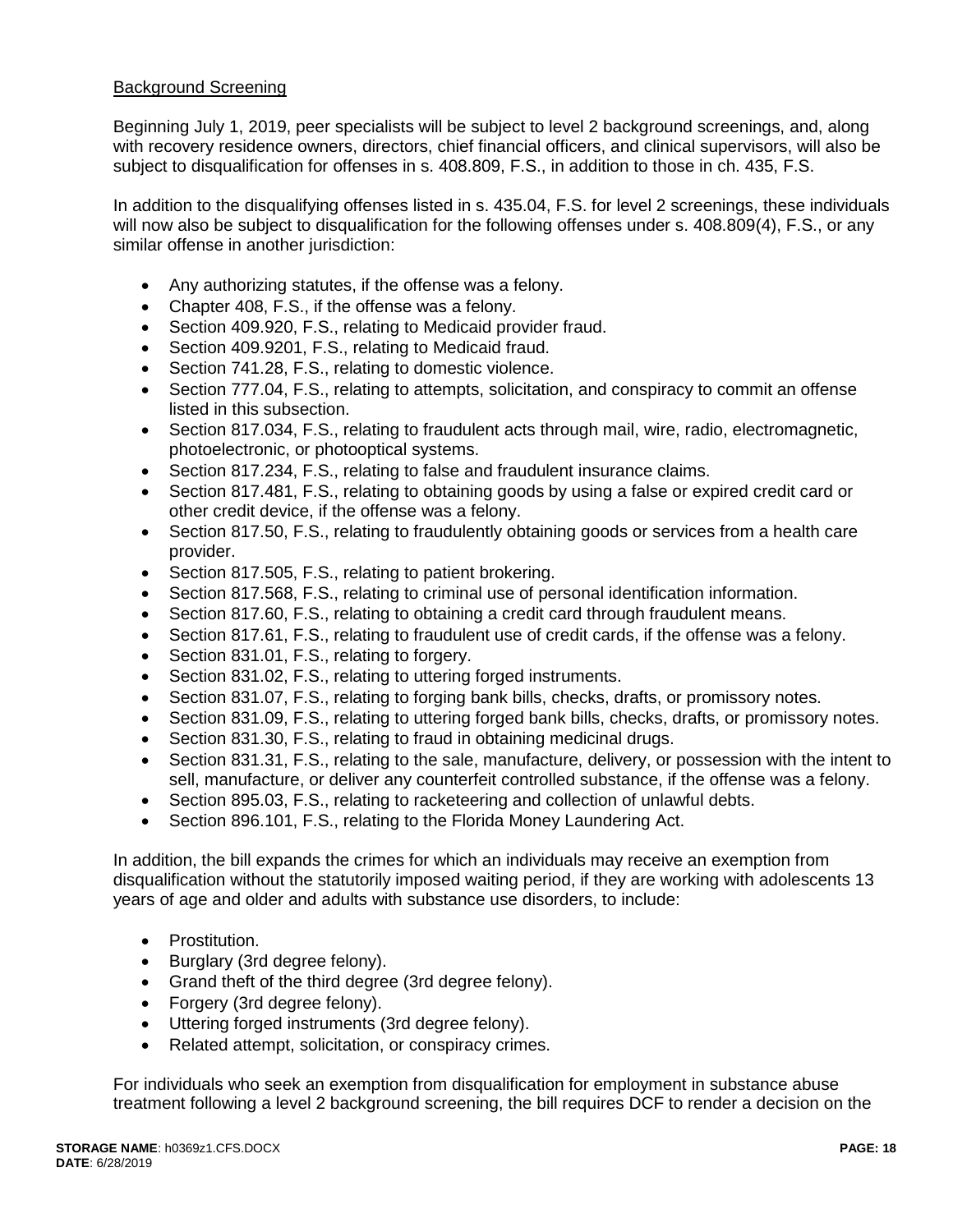application for exemption from disqualification within 60 days after DCF receives the complete application. Additionally, the bill allows individuals to work under supervision for up to 90 days while DCF evaluates their applications for an exemption from disqualification, so long as it has been five or more years, or three or more years in the case of a certified peer specialist or peer specialist seeking certification, since the individuals have completed all non-monetary conditions associated with their most recent disqualifying offense.

The bill also gives AHCA or DCF, as appropriate, the authority to grant an exemption from disqualification to work solely in mental health treatment programs and facilities, in recovery residences, or in those programs or facilities that treat co-occurring substance use and mental health disorders, to an employee otherwise disqualified from employment under s. 435.07, F.S.

### Unlawful Activities Relating to Substance Abuse Treatment Personnel

Currently, it is a misdemeanor of the first degree for substance abuse treatment personnel to willfully, knowingly, or intentionally:

- Fail to disclose or make false or fraudulent statements in an application for voluntary or paid employment regarding a fact which is material in making determinations as to the person's qualifications as an owner, a director, a volunteer, or other personnel of a service provider;
- Operate or attempt to operate as a service provider with personnel who are in noncompliance with the minimum standards of ch. 397, F.S., the mental health act; or
- Use or release any criminal or juvenile information obtained under the mental health act for any purpose other than background checks of personnel for employment.

The bill increases criminal penalties for these offenses from a first-degree misdemeanor to a thirddegree felony. Additionally, the bill creates a new offense for anyone who willfully, knowingly, or intentionally makes false statements, misrepresents, impersonates, fails to disclose, or otherwise fraudulently discloses inaccurate information on a licensure application when such fact is material to determining one's qualifications to be an owner, director, volunteer, or other personnel of a service provider. Currently, it is only a criminal offense to make these inaccurate disclosures on applications for voluntary or paid employment in these areas.

# **II. FISCAL ANALYSIS & ECONOMIC IMPACT STATEMENT**

- A. FISCAL IMPACT ON STATE GOVERNMENT:
	- 1. Revenues:

None.

2. Expenditures:

The fiscal impact to DCF is likely insignificant as the department's Background Screening Office currently processes level 2 background screenings for personnel and volunteers of recovery residences. The addition of peer specialists is not expected to be a significant workload increase, and can be absorbed within existing resources.

#### B. FISCAL IMPACT ON LOCAL GOVERNMENTS:

1. Revenues:

None.